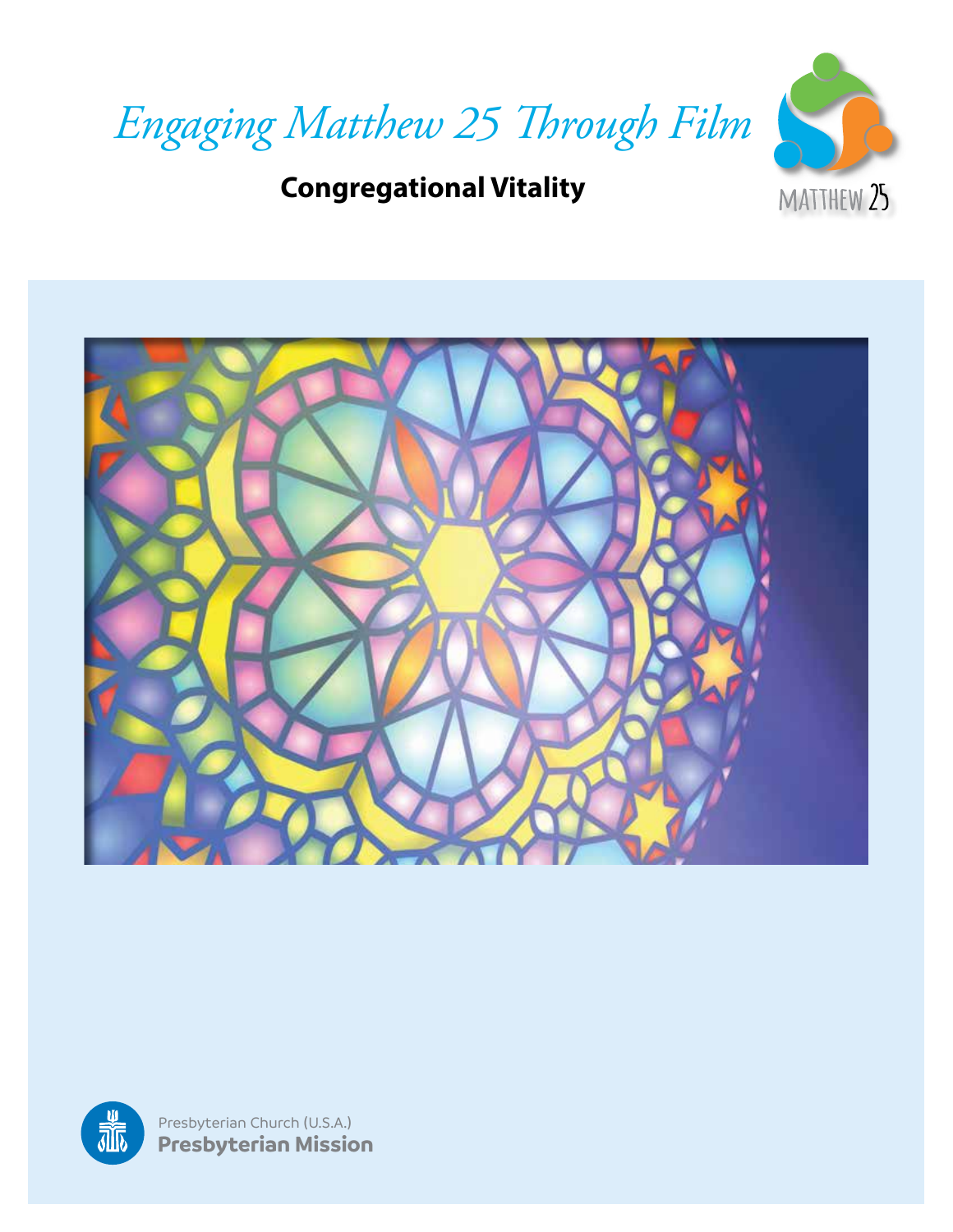# *Engaging Matthew 25 Through Film*

#### **Five Films for Exploring Building Congregational Vitality**

#### Introduction

In this third of the Matthew 25 booklets, we present five films that can be of help for a church wanting to enhance its congregational vitality. A well-chosen film and a guided discussion can put a human face on important issues. Although there are not nearly as many films dealing with this topic as there were for the previous two booklets, "Dismantling Structural Racism" and "Eradicating Systemic Poverty," we did manage to find five.

A film like "All Saints" can enable us to see how one church, led by a persevering pastor and prodded by a group of needy refugees, was able to see an unexpected opportunity for service, even though the church was supposed to be shut down. This and the other four films in this series demonstrate that, despite a myriad of problems, the church can not only survive, but become very much a vital force in bringing change to society.

In preparing for the series, the leader should, in addition to viewing and reflecting on the films, download and read the following items from the PC(USA) website:

- 1. The Vital Congregations Page
- 2. The article "Building Congregational Vitality"
- 3. Immediate Toolkit Resources
- 4. Vital Congregations Manual.

Give to those who sign up for the course a copy of the article "Building Congregational Vitality," which you can easily download, copy, paste and print. This includes a list of seven marks of a vital congregation, which will prove helpful in examining the congregation in the film and your own.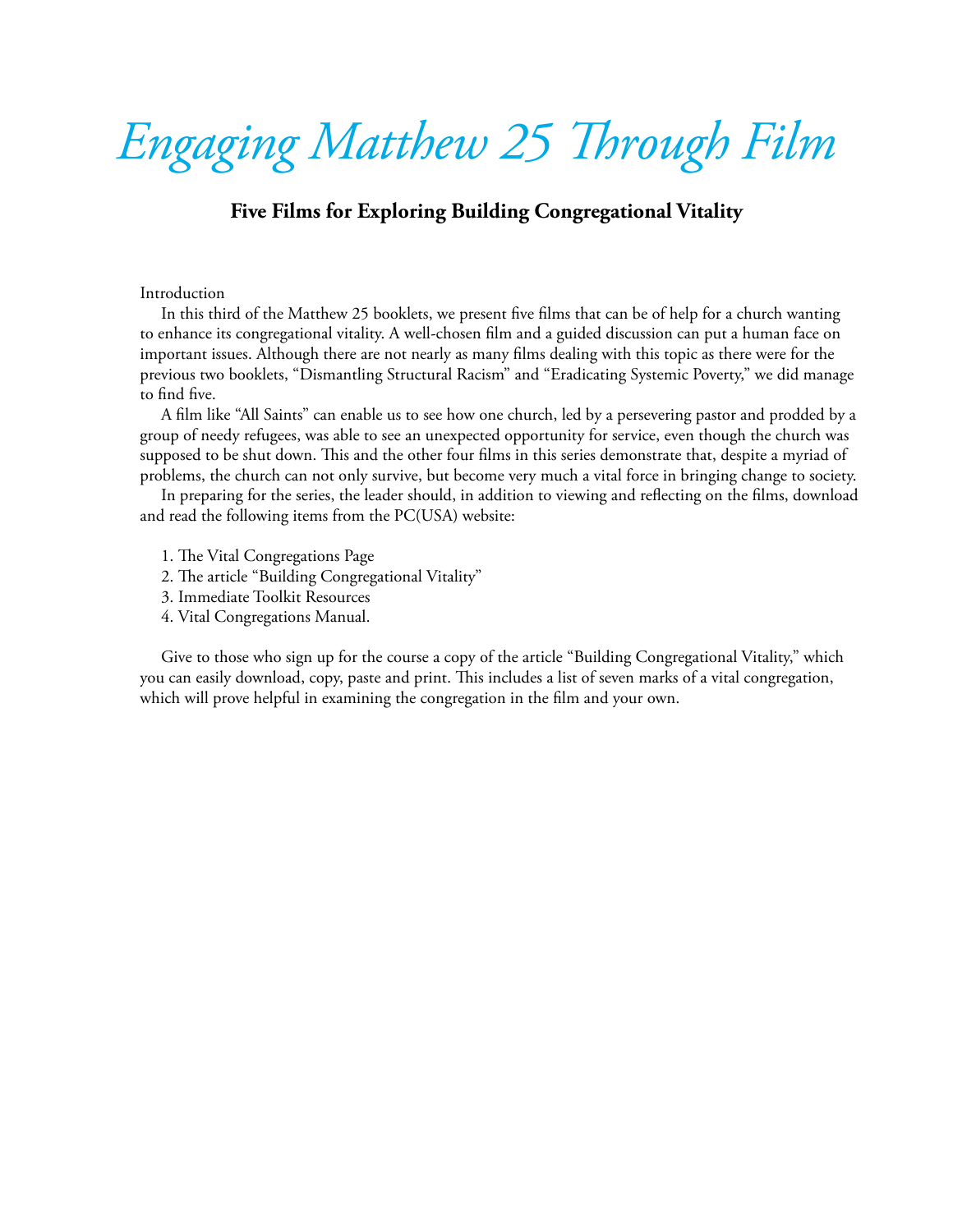### **Contents**

#### Introduction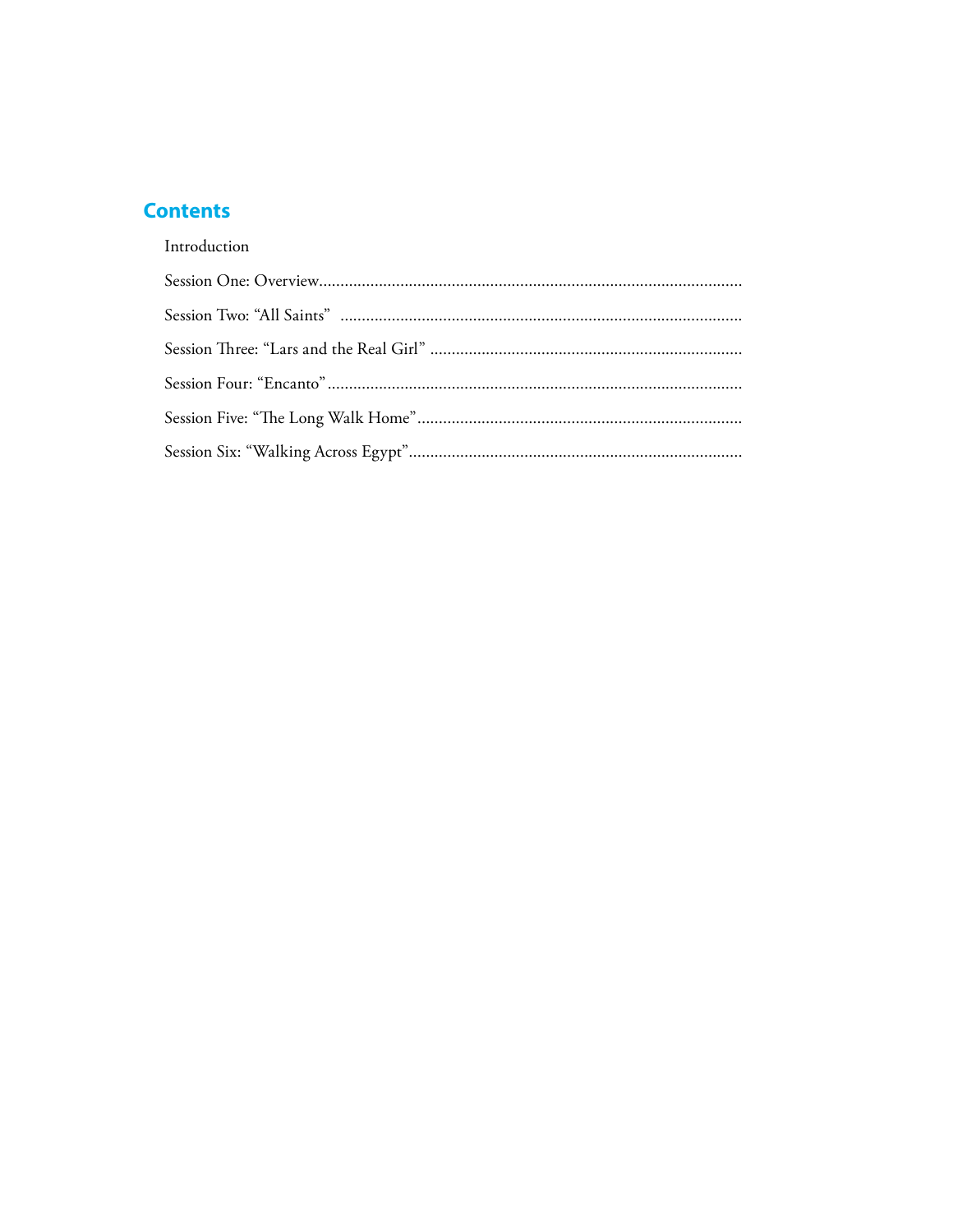# Session One: Overview

#### **What is "congregational vitality"?**

*Then the king will say to those at his right hand, 'Come, you that are blessed by my Father, inherit the kingdom prepared for you from the foundation of the world; for I was hungry and you gave me food, I was thirsty and you gave me something to drink, I was a stranger and you welcomed me, I was naked and you gave me clothing, I was sick and you took care of me, I was in prison and you visited me.' — Matthew 25:34–46*

The quote from Matthew 25 is from the foundational parable of the Matthew 25 program. Those who meet the needs of the hungry, the thirsty, the stranger, the naked and the imprisoned are the ones welcomed by the king, who then recognizes them as his sheep.

Jesus' call to care for the needy in specific ways is built into Western culture as the hallmark of how his followers are to act. "Truly, I tell you, just as you did it to one of the least of these who are members of my family, you did it to me," quoted so often in literature and everyday conversation, is usually applied to an individual's kind deed. However, the "you" throughout the Scripture passage actually is plural. The feeding, welcoming, clothing and visiting were seen as collective acts. For Christians, this means the church, those "called out" (as the New Testament Greek word *ecclesia* means) to do Christ's will.

The article "Building Congregational Vitality" begins with the question "What is congregational vitality?" with the answer being:

You might think that the vitality of a congregation or worshiping community is based on the number of members, the scope of programs, the size of financial gifts or some other statistics.

Not so — at least not entirely.

Rather, a community's vitality is primarily its spiritual strength and its capacity for purposeful mission. Congregational vitality is evident in a worshiping community when its structural systems, finances and discipleship practices are aligned in such a way that the community is actively engaged in the mission of God in their local community and the world, and they are powerfully focused on growing as disciples in the way of Jesus Christ. Faith comes alive when we boldly engage God's mission and share the hope we have in Christ.

The church, because of its many failings, all too often is pictured in a bad light in film, and this goes back many decades to such films as the 1941 Oscar-winning "How Green Was My Valley." A close-knit Welsh family of coal miners attend an independent congregation. Although led by a compassionate minister, it is the elders who hold power in the church, and they use it by publicly shaming and banning a young "fallen woman." Our heroine, appalled at the cruel treatment of the young woman, walks out of the church in disgust. There have been so many such films that whenever scriptwriters want to display hypocrisy or self-righteousness, they make the character a clergyman or ultra-pious church member, as in "Elmer Gantry." But that is far from the case in the five films examined here.

#### **Survey of the Five Films**

In the first session, the leader will show a short clip from each of the five films and lead a brief discussion of it based on the accompanying questions. (The time, given after "Clip," will help the technician to know when to start and stop the clip.) Thus, the participants will gain an overall picture of where the course is headed. Emphasis should be placed upon brief, lest the group become too involved with one or two of the films that there is no time left for the others.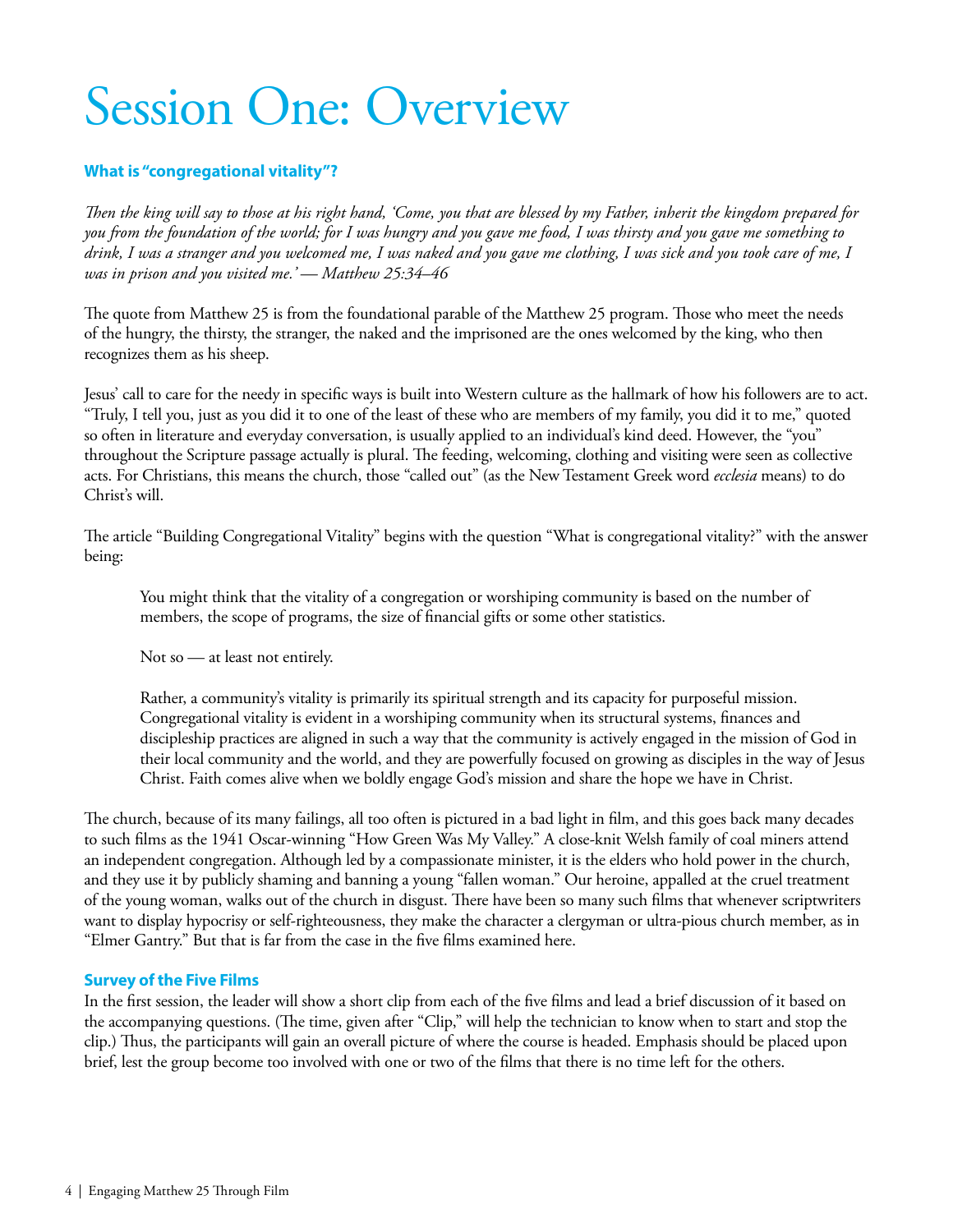#### **"All Saints"**

*Rated PG. Running time: 1 hour and 48 minutes.*

A dying Episcopalian church about to close discovers a new mission and life when a group of Southeast Asian refugees start attending and ask for help. In this sequence that we might title "Errand Boy or Pastor?" we see how the members react to the newly appointed minister and how one member in particular challenges the mission his bishop has laid upon him.

Clip: 0 to 4:23.

We hear the voice of the bishop as he installs the newly ordained Michael Spurlock as pastor of the tiny congregation saddled with a large building and a mortgage of \$850,000. The bishop emphasizes that a priest vows to obey his superiors, so we can guess that this will become an issue later on. There are only about a dozen parishioners sitting in the pews. The parishioners, aware that Michael has been sent to close down their church, are distant but polite in greeting their new pastor. Not so the elderly Forrest, who rudely passes by Michael. When the pastor confronts him, Forrest accuses him of being the bishop's "errand boy" and not a true pastor.



#### **For Reflection/Discussion**

- 1. Compared to a Baptist pastor, how is an Episcopal priest constrained by church law? What about Presbyterian clergy?
- 2. Why do you think the bishop emphasized obedience so much? Because Michael was a new priest, or because of something in his past?
- 3. What do we see that supports the bishop's decision to shut down the church? The officials of virtually every denomination must make decisions about whether or not to close a church. Among Baptists it is members of the congregation who have this authority; in the Episcopal Church, as we see in the film, it is the bishop and advisers; and in the Presbyterian Church, the presbytery. What do you think should be the criteria — size of the congregation; the economic resources of the congregation; other?
- 4. How do the members of the church feel about the new pastor? And Forrest?
- 5. What do you think should be the role(s) of a pastor? How do Michael's orders conflict with these?

#### **"Lars and the Real Girl"**

*Rated PG-13. Running time: 1 hour and 46 minutes.*

When a delusional young man fixates on a life-size anatomically correct female doll, his worried brother and sister-inlaw take him to their doctor. She recommends that they cater to his fantasy that Bianca, as he names the doll, is a real person. Lars says that Bianca is visiting him after the two had met at a church conference. The doctor thinks Lars will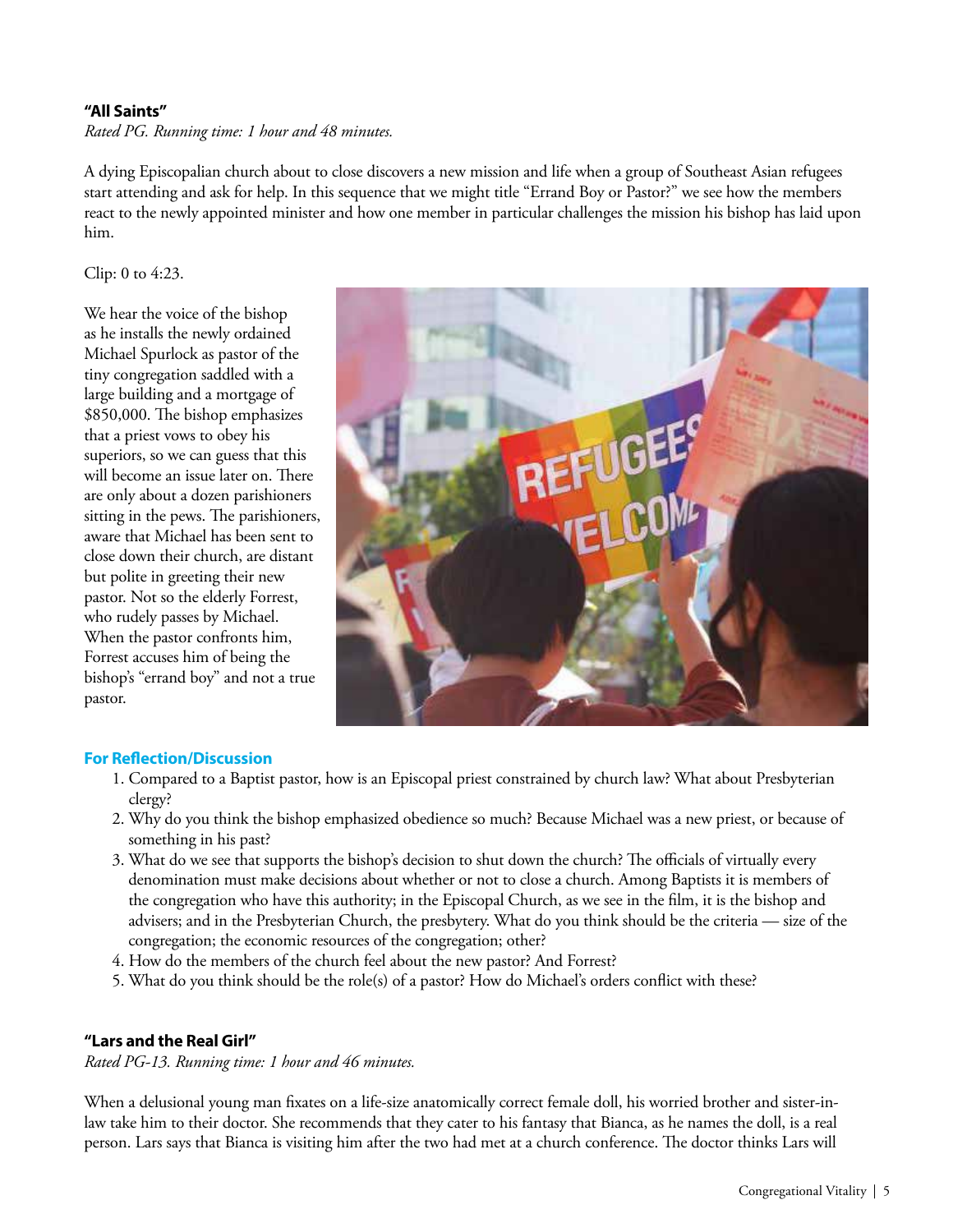work through his issues with support from his loved ones. Served by a pastor who emphasizes love in his sermons, the congregation goes along with Lars and his family. The church provides the perfect support system for the man, from his bringing Bianca in a wheelchair to worship, through their dating period and into the grieving period when Lars says she is stricken with a fatal disease.

#### Clip: 36:24 to 39:45

Lars has introduced the love doll as his girlfriend, Bianca, and his compassionate sister-in-law, Karin, has persuaded her reluctant husband, Gus, to accept this. All over town, news of Lars and Bianca spreads, with some of the men joking about it. Karin explains the situation to some of her friends. The couple meet with their pastor, Rev. Bock, and a circle of members, seeking their support. Some members of the group are dubious at first until Mrs. Gruner defends Lars and points out that each of them has an odd-behaving family member as well. When they turn to their pastor, he replies that the only relevant question is "What would Jesus do?" Cut to Sunday morning, and we see that the pastor answers his own question. Bianca sits in a wheelchair next to Lars and his family, and the pastor welcomes newcomers. Everyone is looking at Bianca and Lars. An engrossed choir member does not notice when everyone else sits down. After church, Rev. Bock warmly greets Bianca and Lars as they leave the sanctuary. Mrs. Gruner takes a bouquet of church flowers and gives them to Bianca as part of her welcome.

#### **For Reflection/Discussion**

- 1. What do you think of Dr. Margo's advice to Karin and Gus when they bring Lars to her? This conversation can be seen on the website of IMDB by clicking https://www.imdb.com/title/tt0805564/quotes/?ref\_=tt\_trv\_qu and scrolling down to the set that begins with "Have there been any changes in the family in the last year or so?"
- 2. How does Margo's suggestion require others to focus upon him rather than themselves?
- 3. What is the reaction around town? Typical?
- 4. In the church circle, how is Mrs. Gruner crucial? How is she a channel of grace?
- 5. What do you think of Pastor Bock's question? How does he practice what he preaches?

#### **"Encanto"**

*Rated PG. Running time: 1 hour and 42 minutes.*

A Colombian family that has fled from urban violence has found refuge in a valley in the mountains, though at the sacrifice of the husband, Pedro Madrigal. His wife, Alma, with the help of a magic candle, has raised their three babies and their children in the valley that has become an "encanto," a place of charm and joy. Each of the children and grandchildren when they were 5 years old received a miraculous gift used to benefit both the family and the village.

#### Clip: 4:25 to 9:02

In the first song, Mirabel is helping to get ready for her little brother's Gift Day when she responds to the curious village children's question about her gift. The song moves along quickly, so turn on the English subtitles. All of the gifted family members are named and demonstrate graphically what their gifts are. The song ends with the embarrassing (to Mirabel, that is) admission that Mirabel did not receive a gift on her fifth birthday.

- 1. How does Mirabel answer the children's question about what gift she has received? Why does she not answer directly? How is this evasion pretty common?
- 2. List the names of the family members and their gifts. How helpful is it that she describes them more than once? See the list in the review if the group needs help. Which gift interests you the most?
- 3. What does Abuela Alma say is the way they should use their gifts? How is this important in keeping the gifted person grounded, preventing them from being vain or selfish?
- 4. In what ways do we see that the house itself is gift? How does Mirabel receive help as she prepares for the celebration?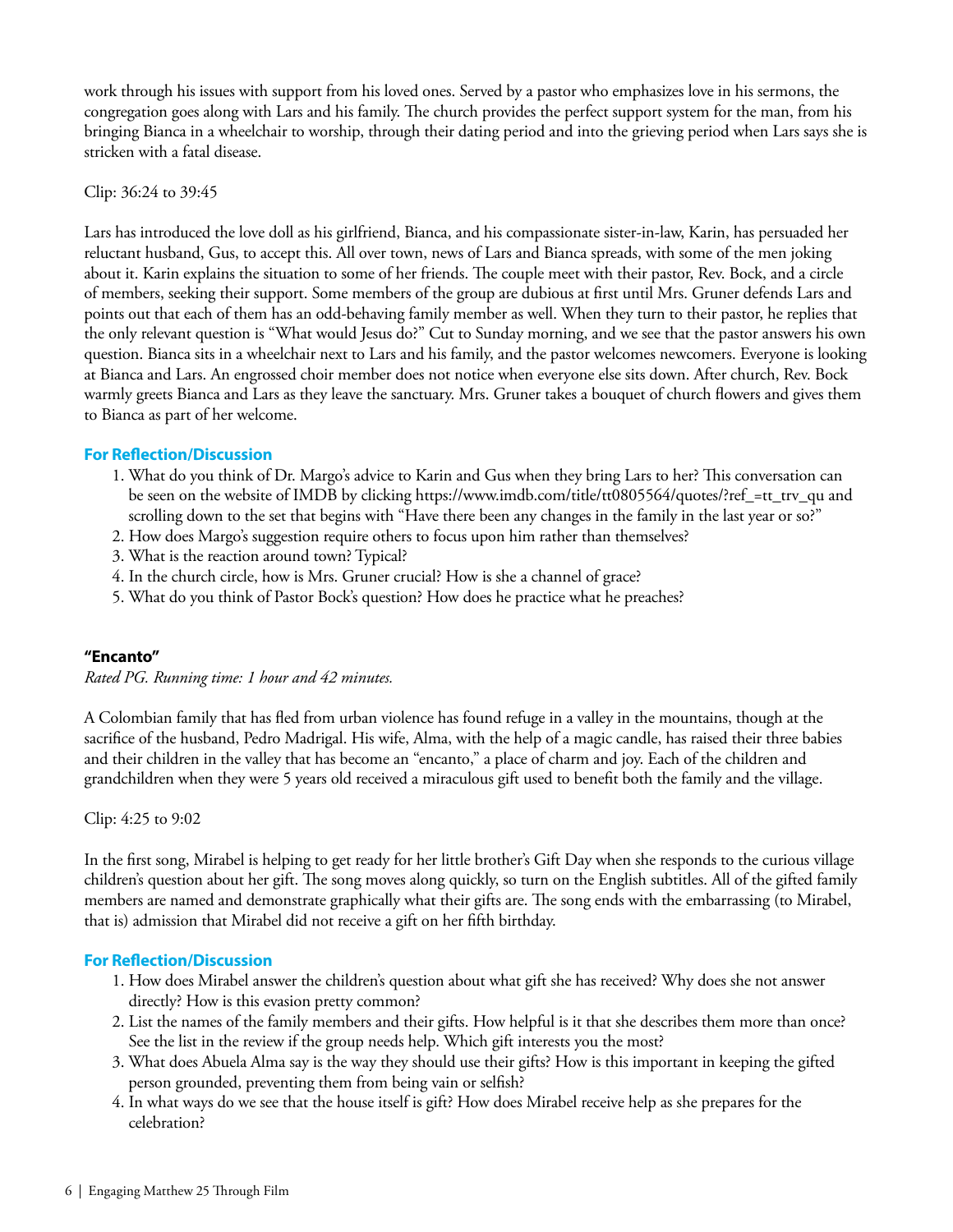#### **"The Long Walk Home"**

*Rated PG. Running time: 1 hour and 35 minutes.*

This story of the groundbreaking Montgomery Bus Boycott does not focus upon its leader, the Rev. Dr. Martin Luther King Jr. — nor even Rosa Parks, the woman whose refusal to give up her seat on a bus led to her arrest and the boycott. Instead, it deals with an ordinary African American family, the Cotters, and a white family, the Thompsons. Odessa Cotter works as the Thompsons' cook and maid. Our clip is one of four that is set in the church that the Cotters attend, where, during the boycott, meetings are held several nights a week. It follows a sequence in which Theodore Cotter, in his early teens, protects his slightly older sister, Selma, from being raped by three white bullies after she foolishly gets on a bus so she can visit her boyfriend. The bus driver, upset over the commotion, kicks both Selma and the white bullies off his bus. Theodore has followed the bus route in a taxi, and he sees his sister in a park, surrounded by the menacing white teenagers. Accepting the Rev. Dr. King's teaching of nonviolence, Theodore unclenches his fist when attacked by the bullies, taking a beating rather than fighting back. Back home that night, Odessa scolds her daughter, then the family goes to church. Theodore's battered face attracts considerable attention.

Clip: 49:14 to 55:07

As Theodore enters the pew with his family, the marks of his encounter with the brutal white racists can be seen by all. Parishioners who first see him quickly pass the word to others. The worshipers, as well as his family, obviously regard them as a badge of honor, their concern and respect enfolding and upholding him. He and his family join in the singing.

#### **For Reflection/Discussion**

- 1. How does Theodore's face look as his family takes their seats? What is the reaction of some members of the congregation?
- 2. As the leader speaks, what kind of support for the boycotters do we hear is being offered?
- 3. Besides glancing at Theodore's face, what is the congregation engaged in? How is music important in the church, especially the Black church?
- 4. How does the Cotter family appear at the beginning of the scene? From their changing expressions, what effect does the music seem to be having on the Cotters?
- 5. How is music one of the great gifts the church has for us when we are down in the dumps or under great pressure? What lively song are the Cotters and company singing? What hymn or song do you especially like or turn to when in need? Look through the various indexes of your hymnal and note what a treasury it is, with inspiring hymns for any mood.

#### **"Walking Across Egypt"**

*Rated PG-13. Running time: 1 hour and 40 minutes.*

Mattie Rigsby, an active leader in her small-town church, feeds a stray dog, but refuses to adopt it because she claims she is too old. When the dogcatcher comes and she learns from him that his nephew is incarcerated at the local juvenile detention camp, she turns down his suggestion that she visit the boy. Again, her excuse is she's too old to become involved. That Sunday she is in church where the pastor reads the negative portion of the Parable of the Sheep and Goats. As the camera slowly zooms in upon her face, we can see by her changing expression her inner turmoil, leading to the conviction that she is one of the goats.

Clip: 10:55 to 14:57

Mattie looks comfortable as she sits in her church pew at the beginning of the clip. However, as the pastor continues to read about the goats who did not tend to the needs of their neighbors, her expression changes, becoming introspective, no doubt because the pastor is reading the negative responses of the goats that correspond with her own. Very slowly the camera moves in, from a long shot to a medium shot, and then, to catch her expression of guilt and resolve, to a close-up. We next see her at the prison farm with the cake she has baked for the boy.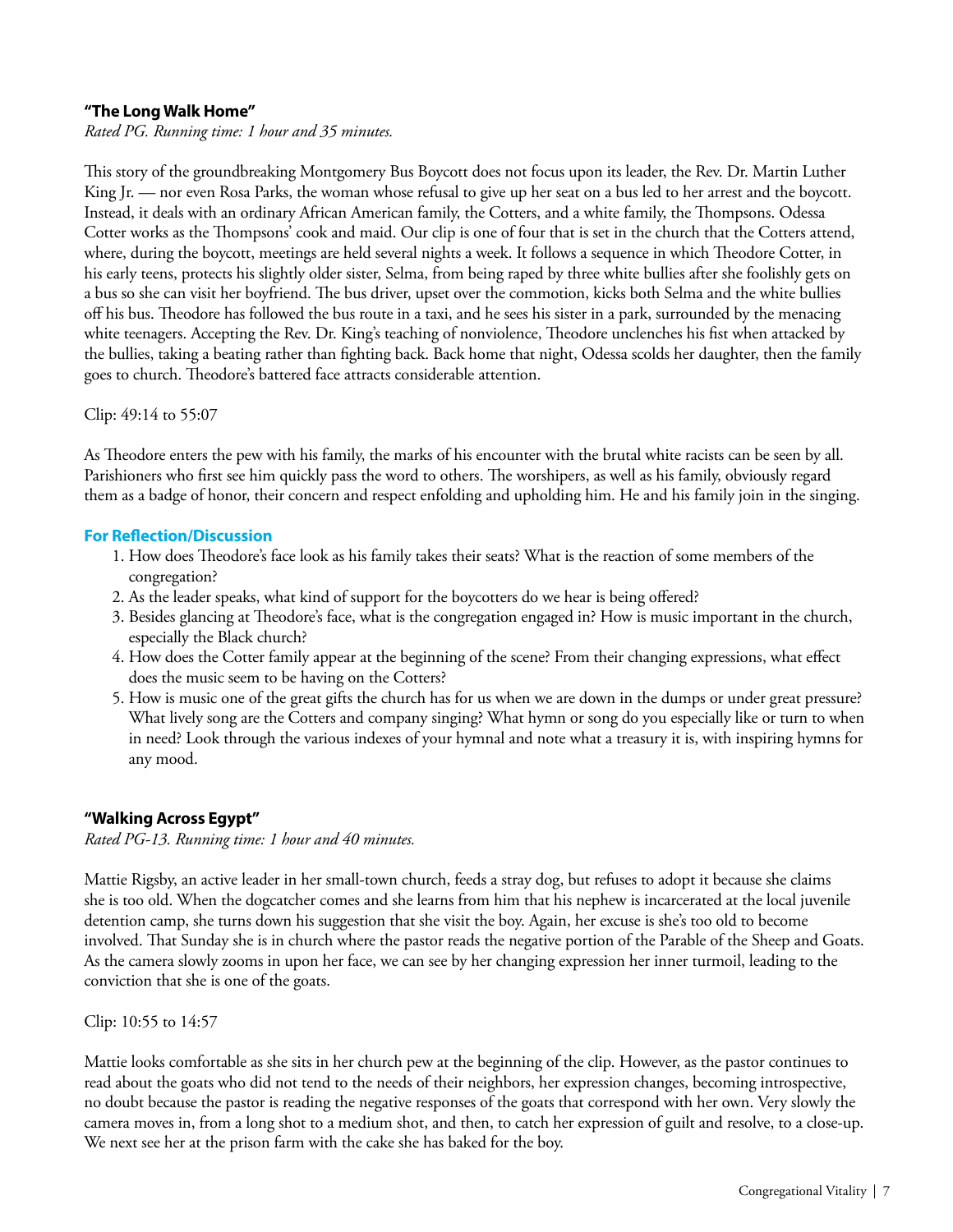#### **For Reflection/Discussion**

- 1. How does Mattie's facial expression change as the pastor reads the passage? Note how the camera moves in from its distance shot with her among the other worshipers to a medium shot and then a close-up. What effect does this have on the viewer?
- 2. What is apparently going on within Mattie? How does her past conduct compare with what Jesus demands? What do you think of the filmmaker deciding to use the negative rather than the positive part of the passage?
- 3. What is she impelled to do, and why?
- 4. What do you think of the boy's response to her act? What does this suggest about what we might expect from similar acts? Should we do good only when rewarded with gratitude, or simply because it is the right thing to do or because Jesus wants us to do so?
- 5. How does this scene disabuse us of false, sentimental views of the poor? And why is this important?

#### **In Conclusion**

In the article distributed to participants, the author describes the seven marks of congregational vitality:

- 1. A commitment to forming disciples over every member's lifetime. This leads first to personal transformation, as people put on the heart of Christ, and then to social transformation, as people joyfully go forth into the community and tackle the issues facing today's culture.
- 2. Embracing the call to evangelism. We show forth the love of Christ by our actions and our lives even more than by our words. Our relationships are genuine and caring. People know we are Christians by our love.
- 3. An outward focus. Our church is not a place to escape from the world, but rather our gateway to our community where we may be the hands, feet, heart and mouth of Jesus Christ for people who are suffering or marginalized.
- 4. Empowering every member to discover their individual calling and the gifts God has given them so they can go forth and serve.
- 5. Spirit-inspired worship that challenges, teaches, transforms, convicts and energizes us so when we are sent out, we have experienced the wonder of God and are changed for the better from when we arrived.
- 6. Caring relationships modeled on God's love. We open our doors and hearts to all people, and we build relationships modeled on God's love, which leads to genuine reconciliation and peace.
- 7. Congregations with healthy systems. Our mission focuses are clear. There is fiscal responsibility and accountability. We have thoughtful decision-making structures. Our leaders and staff enjoy a sustainable balance of work/rest time.

After briefly going over the above, say that in the next five sessions we will use these as a yardstick in the quest of revitalizing our own congregation. In the next five sessions we will be discussing not just the film and its characters but also be looking at their church in regard to this paper.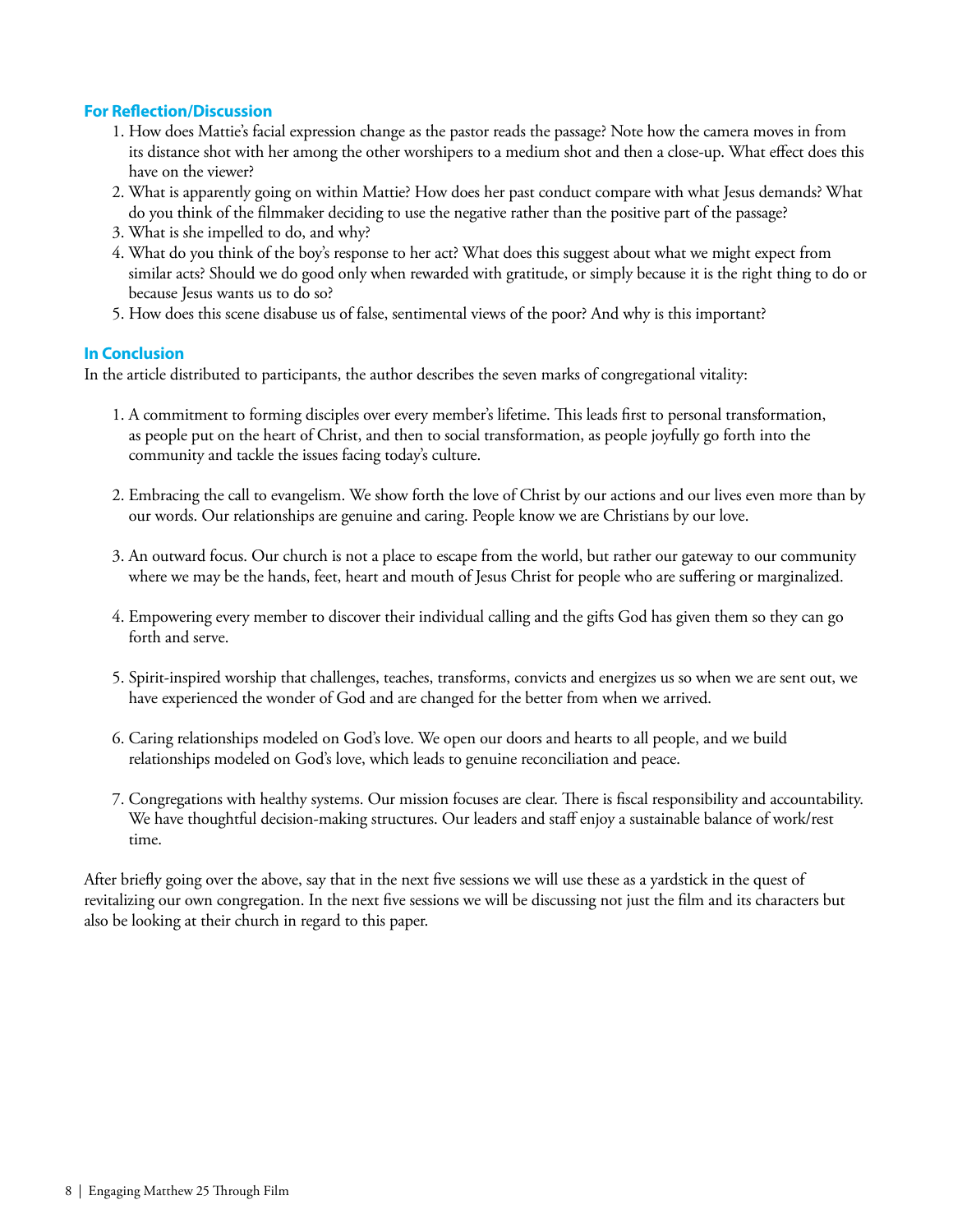# Session Two

### *"All Saints"*

*Rated PG. Running time: 1 hour and 48 minutes.*

*"But when the grain is ripe, at once he goes in with his sickle, because the harvest has come." He also said, "With what can we*  compare the kingdom of God, or what parable will we use for it? It is like a mustard seed, which, when sown upon the ground, is *the smallest of all the seeds on earth." — Mark 4:29–31*

*We know that all things work together for good for those who love God, who are called according to his purpose. — Romans 8:28*

John Corbett portrays the Rev. Michael Spurlock, a newly minted Episcopal priest assigned by his bishop to All Saints Episcopal Church in Smyrna, Tennessee, which is close to Nashville. All Saints is far from being a vital congregation, its remaining dozen or so members being older and tired of the struggle to maintain their church.

Barry Corbin plays the elderly parishioner Forrest, who takes an instant disliking to Michael because everyone knows that Michael has been appointed to close the dwindling congregation. His job is not to pastor the people but to inventory all the congregation's possessions — Forrest disparagingly calls the new pastor the bishop's "errand boy." Indeed, when the pastor's adolescent son, Atticus, declares that he will be bored in such a small place, Michael assures him that they will not be there very long — probably just for the two months needed to close the deal with a prospective buyer.

The other church members are not happy about the closure, but they have bowed to the inevitable, and thus are more accepting of Michael. Then the unexpected happens. A group of Karen refugees from Myanmar come to town. Ye Win is their leader, largely because he is able to speak English. They were Episcopalian in their strife-torn home country, so, to Michael's and everyone's surprise, they show up in church. Almost against his will, both the priest and his supportive wife, Aimee, become involved with the Karen, her part being to teach music to the group.

One night as he stands alone outside the church, Michael has an epiphany. The Karen are in dire need, but the church is broke and about to be sold. However, the church does own considerable acreage, enough to plant a variety of crops and the Karen are farmers, though many at the present are plucking feathers at a chicken factory. He proposes that the members and the Karen plant crops, part of which can feed the refugees, and part of which can be sold for cash to pay off the church's mortgage.

Without consulting Bishop Eldon Thompson, Michael gives the boot to the two developers planning to buy and replace the venerable church with a big-box store. Accepting the priest's plan, the Karen and church members pitch in to plow the field and plant the crops. Help comes in a variety of forms, sometimes from those not a part of the church. After receiving an offer from a stranger, Michael amusingly asks Aimee if he really heard that. The Karen especially put in long hours, those who work at the chicken factory rising early before going off to work, and upon their return, working past sunset.

However, there are obstacles that threaten to scuttle the plan. First, there is Bishop Thompson, upset that Michael has scuttled the sale of the property without forewarning him. He reminds Michael that he had promised to obey him, and he poses the disturbing reminder, "Be sure it's God's voice and not your own." Always good advice after wrestling with a spiritual experience!

The bishop's cabinet also needs convincing. Obtaining their permission is difficult, but when compared to the problems raised by nature as spring turns to summer, that task seems easy. There is the hurdle of not enough water, requiring some form of spraying it onto the plants. Then, when that problem is solved and matters seem to be going well, a huge rainstorm threatens to drown the crops, requiring the people to fill sandbags to protect the plants. Much of the produce is lost, but the drenched harvesters manage to save a truckload of produce for which an urban buyer is willing to pay them enough to save the church. But then, still another disaster …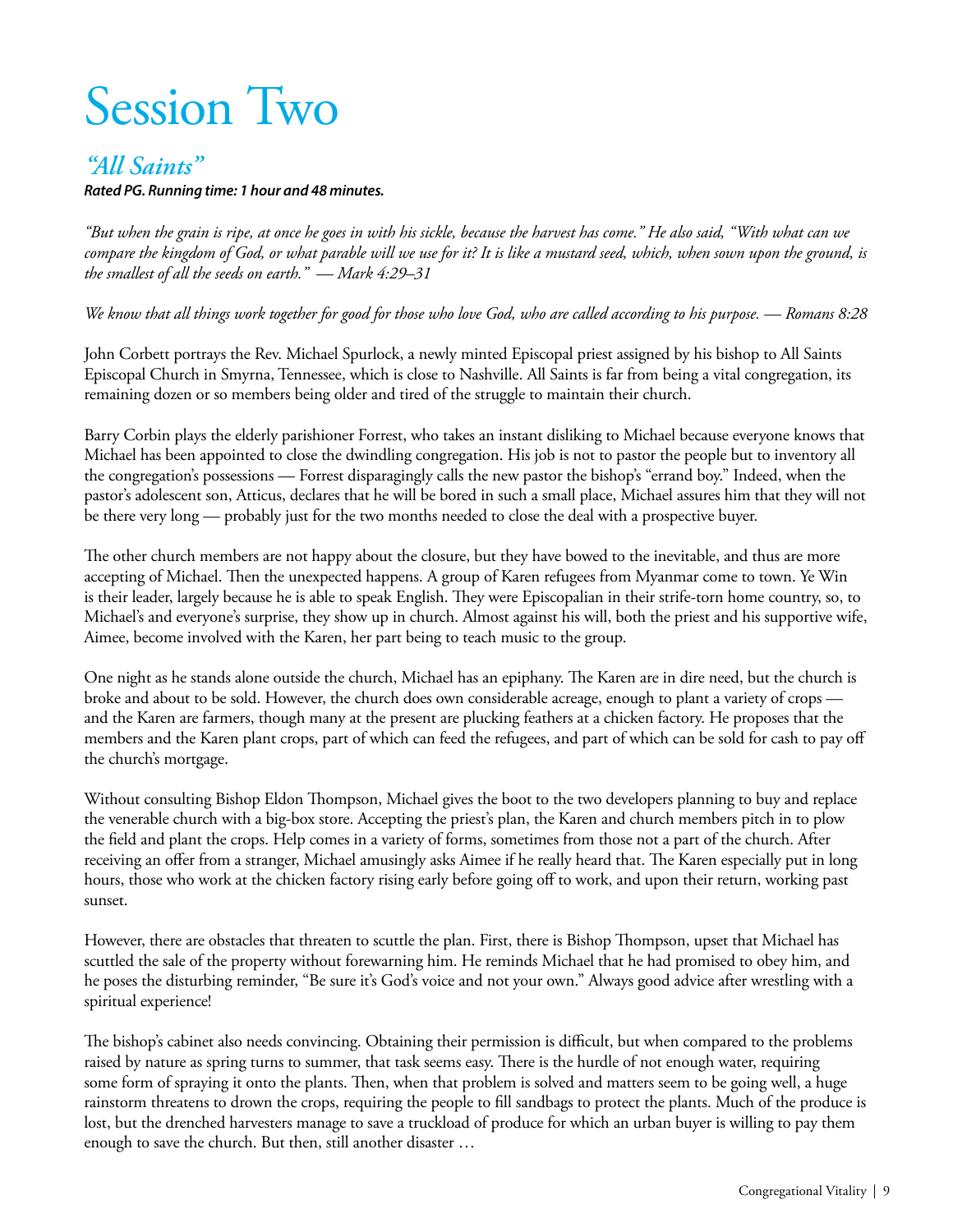I am not spoiling matters to reveal that there is an Easter following this crucifixion-like event, so that the results really do take on the miraculous. All of this is made plausible in the excellent script written by Steve Armour and directed by Steve Gomer. And what a joy to see at the end credits shots of the real pastor and the Karen people, many of whom played themselves in the film, which was shot in Smyrna at All Saints.

- 1. What do you think of Michael during the first part of the film? How is Forrest accurate when he charges the new pastor as being the bishop's "errand boy"?
- 2. How is All Saints Church similar to so many of the churches in your area? What is the plan for replacing it? If not torn down, how are old church buildings being recycled in your area?
- 3. What is it that upsets the bishop's plans? What do you know about the Karen people? Why have they come to this country?
- 4. How are Michael and the church members following Christ in their response to the plight of the Karen? How is this the opposite of what many in this country and Europe are saying about immigrants?
- 5. How does this bring Michael in conflict with his bishop? Obedience to one's superiors vs. doing what you think is right, or answering WWJD? Note what Michael quotes when he responds to the bishop, "I swore an oath as a Christian to serve the least of these."
- 6. What is Michael's nighttime epiphany? Might we explain that it was God nudging him to see the solution that lay right before him — that is, in the very land that the congregation owned and the farming background of the Karen?
- 7. How is the bishop's admonition to Michael, "Be sure it's God's voice and not your own," a good one to always keep in mind? How have people sometimes misidentified God's will and theirs? To get you started, what about the Pope and preachers who preached the Crusades — "God wills it!" — or Protestants persecuting women as witches or Catholics as evil heretics? You might also revisit Bob Dylan's song "With God on Our Side."
- 8. The farm plan might be God-inspired, but how do we see that this does not absolve anyone from the hard work of implementing it? What did the people gain from all of the heartbreaks that they endured?
- 9. How is the church living up to Christ's metaphor in Matthew 5:13–15 and that of the apostle Paul's in 1 Corinthians 12 and 13?
- 10. How could the film's title have a double meaning? The first is obvious, but in what way are virtually all of them saints (in the way that the apostle Paul used the word — check the beginnings of 1 Corinthians, Ephesians and Philippians)?
- 11. Of the seven marks of congregational vitality, which ones do we see in "All Saints"?
- 12. Time now to focus on your own congregation:
	- How many members participate in your church's adult education programs? And are your classes focused more on self-improvement and self-fulfillment, rather than informing about issues and how to meet them?
	- Does your church engage in any kind of an evangelistic outreach?
	- Until the Karen started showing up, do you think the people of All Saints had an "outward focus"? What about your church: Do you think that there are more people fondly recalling the "good days when the pews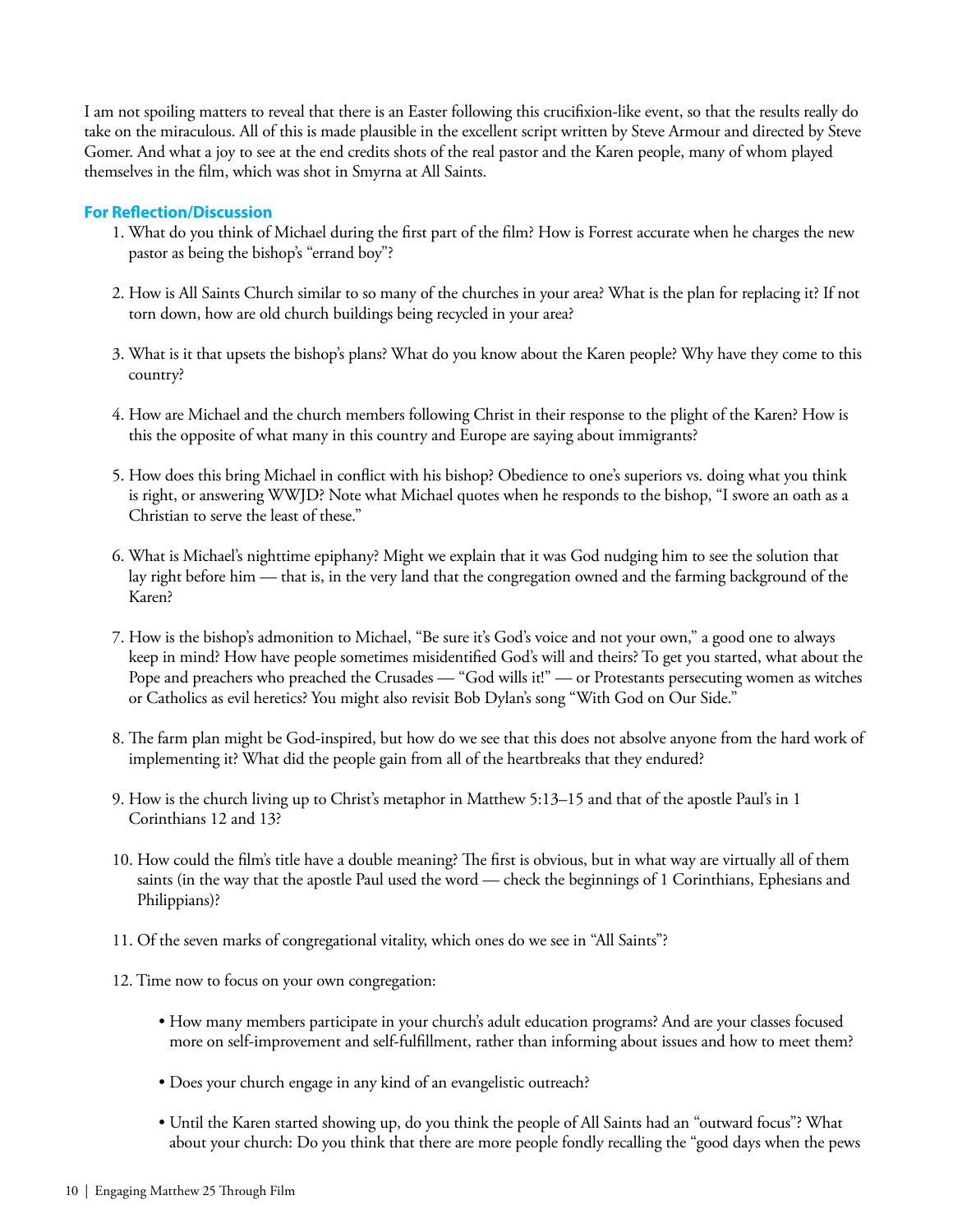were filled" than those looking to see how the church can serve those in need in the community?

- Michael's son asks challengingly, "Aren't you God's help?" How does your church "empower every member to discover their individual calling" as "God's help"?
- Does your worship "challenge, teach, transform, convict and energize" you, or does it just make you feel good? (Or dare I say it, does much of it bore you?) Is the music a preponderance of praise music that repeats phrases over and over, or does it also include traditional and new hymns that call us to challenge evil and right wrongs?
- What opportunities does your church offer to deepen relationships?
- A few years ago, when moving to a new town, I visited several churches and attended "coffee hours" where members gathered in little clusters to chat — and even when I walked up and stood at the group's edge, no one greeted or engaged me in the conversation. Could this be your congregation? How might your coffee hour be enhanced as a means of welcoming strangers?
- How healthy do you think your church is in regard to staff, stated goals, accountability?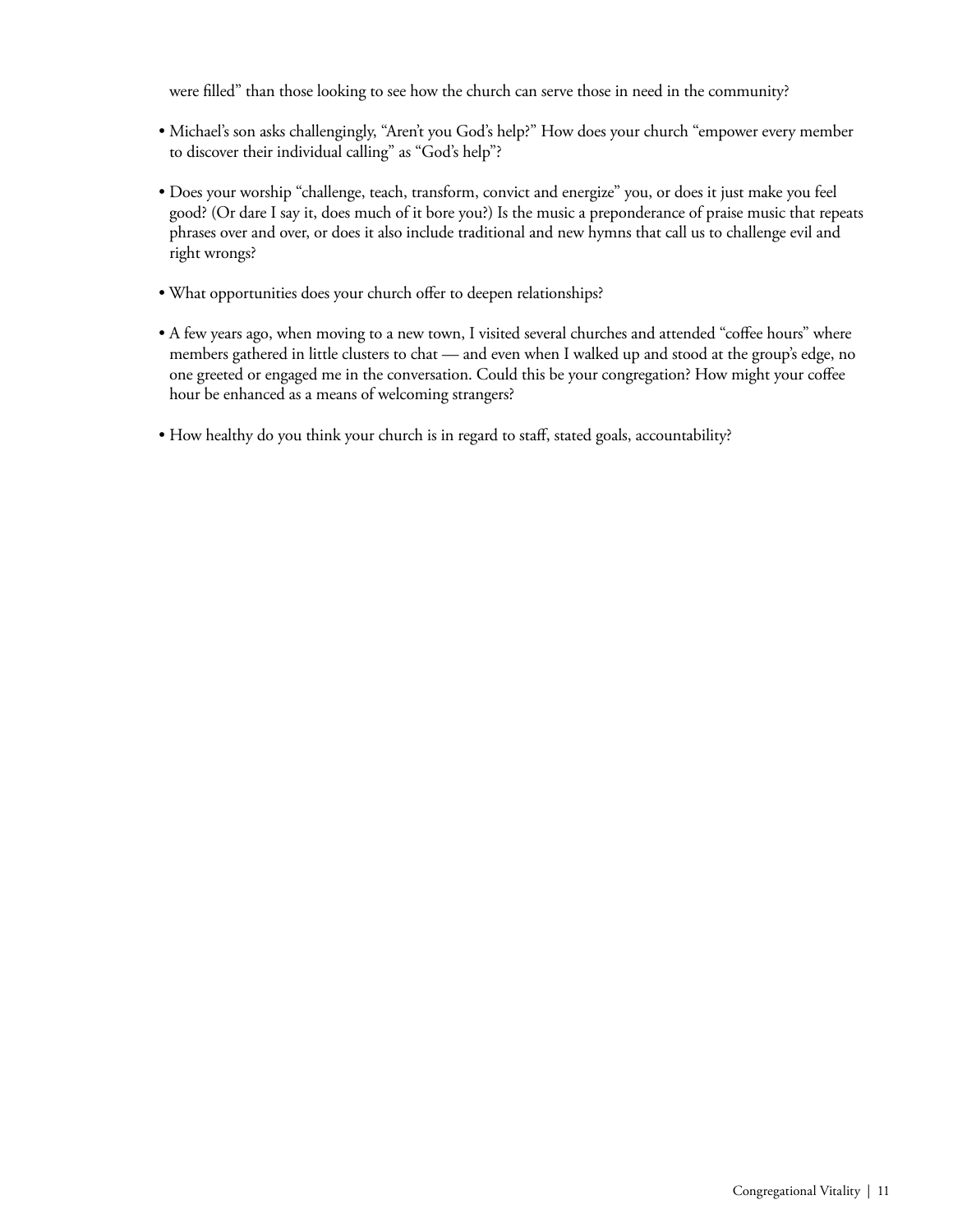# Session Three

### *"Lars and the Real Girl"*

*Rated PG-13. Running time: 1 hour and 46 minutes.*

*(Love) hopes all things, endures all things … When I was a child, I spoke like a child, I thought like a child, I reasoned like a child; when I became an adult, I put an end to childish ways. 1 Corinthians 13:7 and 11*

*We who are strong ought to bear with the failings of the weak, and not to please ourselves. Each of us must please our neighbor for the good purpose of building up the neighbor.*

*Welcome one another, therefore, just as Christ has welcomed you, for the glory of God. — Romans 15:1-2 and 7*

This is a humorous but touching film showing what a Matthew 25 congregation might be like as the people embrace a deluded young man. I am not sure if Paul's exact words to the Romans fit Lars Lindstrom and his family and friends in this film, but if we could substitute "weird" for "weak," it certainly would. What a delight to see a filmmaker portray the church and a pastor in such a positive way, as director Craig Gillespie and scriptwriter Nancy Oliver do in what has to be described as a most quirky little film. Those planning to use it with church folk must introduce it carefully because central to the plot is a sex toy — a life-size inflatable female doll — which a disturbed, ultra-shy man fantasizes is his girlfriend. It must be sold to potential discussion group members as a warm, compassionate film, anything but the usual Hollywood hot sex movie. There are plenty of love scenes in this film, but the "love" depicted is "agape," not "eros."

One day a large crate arrives at Lars' lodgings, located in a remodeled garage behind the large family home inhabited by his brother, Gus, and sister-in-law, Karin, a delivery that changes the life of not only the three of them, but also that of virtually everyone in their small town. Karin calls Lars at the office to inform him of the unusual parcel, and uncharacteristically, he rushes home, even though quitting time is hours away. The next thing we know, the ultra-shy Lars, who has always turned down Karin's many invitations to breakfast or dinner, shows up at their door to introduce them to "Bianca."

Karen and Gus are a bit surprised that Lars has initiated the visit, because he has turned down all of her previous invitations to share a meal with them. When they look at Lars' companion, Bianca, they are speechless for a moment. They glance quickly at each other for some clue as to how they should react. Bianca is one of those "anatomically correct" latex "babes" peddled over the internet. In an earlier scene, the porno-loving geek who shares an office cubicle with Lars had shown his coworker the webpage where one could customize a life-size doll and then order it. At the time, Lars had quickly turned away from the screen. His painful shyness has been such that he has avoided all social contact, even with his family, and any mention of sex embarrasses him. Indeed, part of his discomfort around Karin is because she is pregnant.

Treating the doll as if it were a real person, Lars says that Bianca is a paraplegic missionary, of mixed Brazilian and Danish parentage. Led by Karin, Gus plays along, even to the extent of allowing Bianca to move into their spare bedroom. Karin rounds up some of her clothes for Bianca, and they locate a wheelchair so that Lars can transport her around the house and town. Soon, Lars, who had hitherto stayed alone in his apartment, is taking Bianca everywhere.

It's fun watching the reactions of those meeting Bianca for the first time — shock, puzzlement, the latter over how they should react. To the credit of the people, those who know and love Lars play along, overcoming any objections that others who are skeptical raise. Margo (Kelli Garner) a co-worker at the office who has some neatness issues, defends Lars, and if he were not so shy, would have gone out with him. Like his family, she accepts Bianca as a real person. This is the advice that Dr. Dagmar (Patricia Clarkson) had given to Karin and Gus when they brought Lars (and Bianca) to her for examination.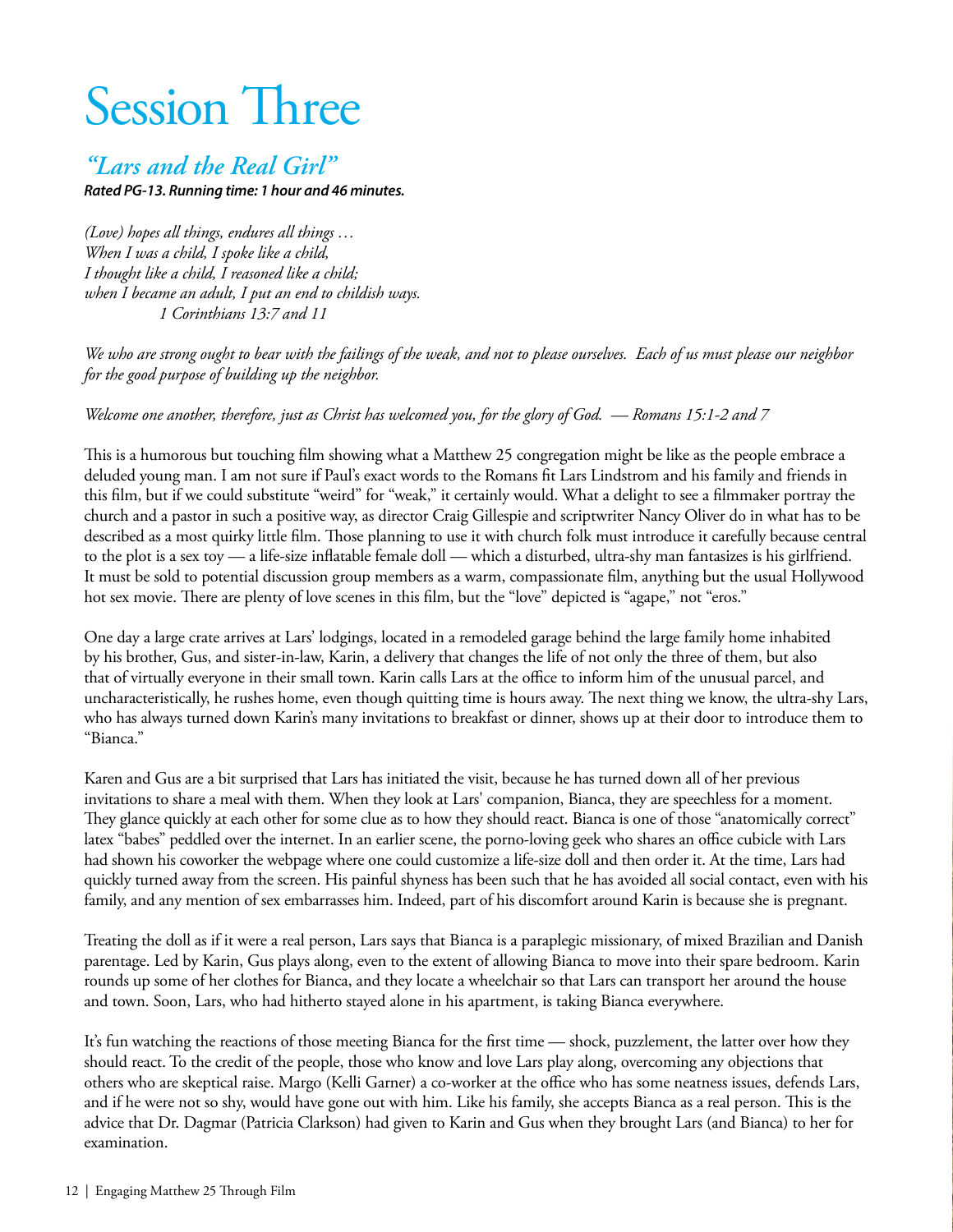The physician, obviously trained also in psychology, announces that Bianca's blood pressure is very low, so she suggests to Lars that he bring her in for treatment on a weekly basis. This ruse allows her to talk with Lars, a good tactic, as she learns how hugs, and even touch such as in a handshake, are painful to him, and it provides Lars with the opportunity at last to talk about himself.

Meanwhile, as word about Lars and his companion spreads throughout the village, a group from the church gathers to decide what they should do. The always-ready-to-help Mrs. Gruner (Nancy Beatty) declares that they should accept and welcome both Lars and Bianca at church on Sunday. When they all turn to and ask their minister, Rev. Bock, for his opinion, he falls back on the old question, "What would Jesus do?" The next scene shows us what the good reverend means — there sitting in the pew with his brother and sister-in-law are Lars and Bianca. (Earlier we had heard a brief portion of his sermon in which he declared that God is a God of love who calls us to love one another.)

Those who love Frank Capra's sentimental films extolling the decency of people will certainly enjoy this one. Ryan Gosling plays Lars straight, and the filmmakers resist any temptation to obtain a laugh at his expense — no campy scenes, but certainly some bizarre, funny ones. If every small town were as supportive as this one, who would want to move to the city? The unusual outcome will cheer the heart and leave you feeling good for a long time. There's no question that God is very much a presence in this film.

- 1. When you first heard that a love doll is at the center of this film, what did you think or feel? How do the filmmakers and actors achieve the right balance throughout the film?
- 2. Are there any characters with whom you identify? Whom that you have met or known is like Lars? Does your church have a good number of Mrs. Gruners and the "church ladies"?
- 3. What do you think of the physician's agreeing with Karin that they should continue to indulge Lars in his fantasy? Of her comment to the reluctant Gus that Bianca "is real" to Lars and that "she is in town for a reason"? Of her method of "treatment" by first getting Lars to talk about Bianca and then himself?

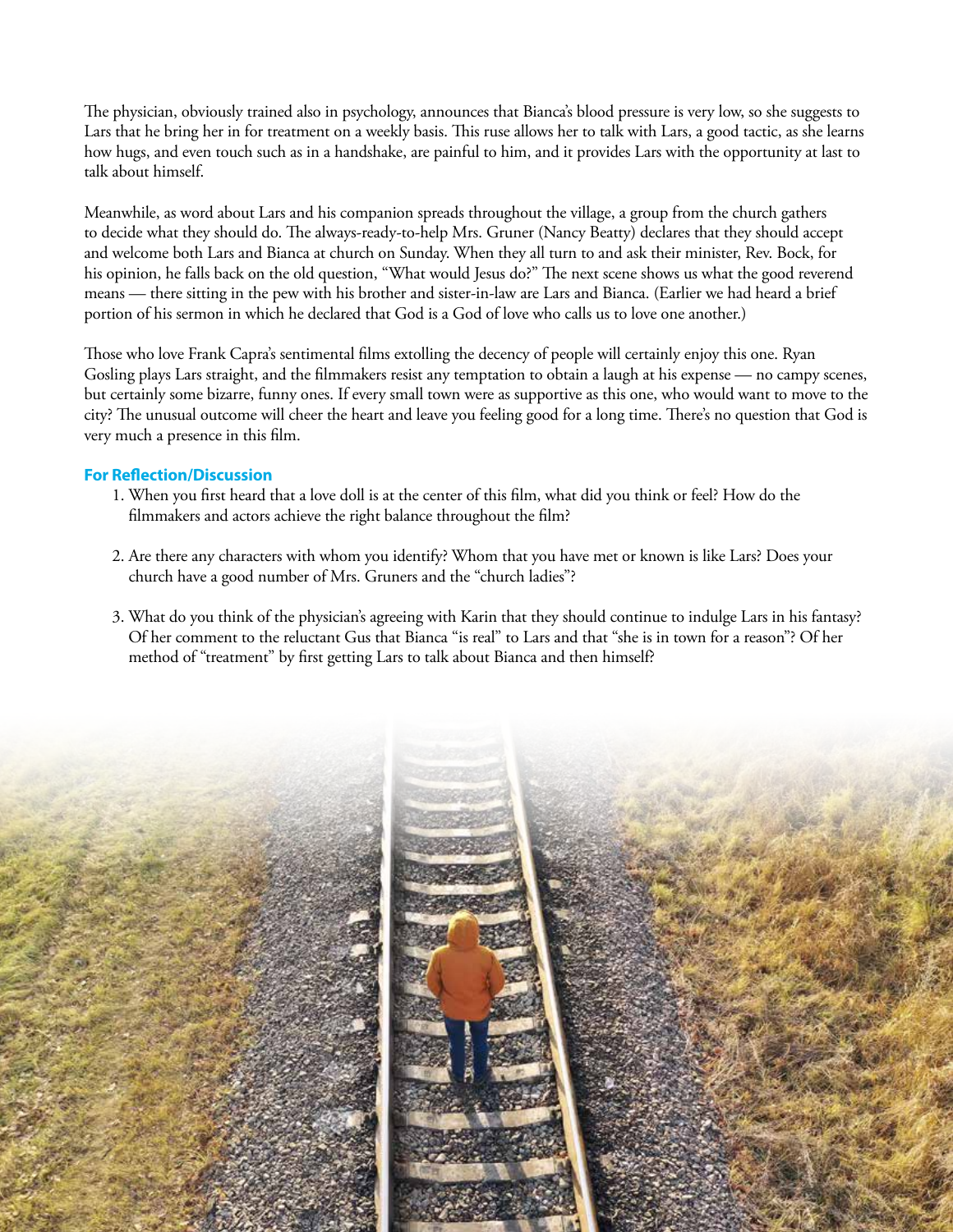- 4. What do you think of the scene involving the group of church members? How is Mrs. Gruner's response typical of her, from what we see of her in other scenes? How is the minister's WWJD response appropriate? What does he do at the end of the service when the people are leaving? What does Mrs. Gruner do out in the parking lot?
- 5. How does Lars change because of his delusion and the support of almost everyone? Whom does he begin to notice at the office? Do you think his attraction to Margo contributes to his "argument" with Bianca?
- 6. How might Karin's telling Lars that everyone is paying attention to Bianca because they "love you" contribute to Lars' change? Here's her little speech, given in response to Lars' saying that she doesn't care (about him):

 "That is just not true! God! Every person in this town bends over backward to make Bianca feel at home. Why do you think she has so many places to go and so much to do? Huh? Huh? Because of you! Because — all these people — love you! We push her wheelchair. We drive her to work. We drive her home. We wash her. We dress her. We get her up and put her to bed. We carry her. And she is not petite, Lars. Bianca is a big, big girl! None of this is easy — for any of us — but we do it. … Oh! We do it for you! So don't you dare tell me how we don't care."

- 7. Another good exchange is between Lars and his brother, Gus, when the latter responds to Lars' question about what is right — that it is "like when you decide what is right not just for you, but for everyone. Even when it is hard." He goes on by saying how their father took care of them "even though he had a broken heart" (over the death of their mother). He apologizes for leaving home as soon as he could because of the melancholy that had settled into their household.
- 8. How does Lars reach out to Margo at the office? How is this a sign that he is moving toward "wholeness"? When he tells Margo that he will be free because Bianca has been elected to the school board and must attend a meeting, how did you feel? What does this show about the level of support the townspeople have been giving him?
- 9. At the bowling alley when the newcomers saw Lars, Margo and Bianca, what did you expect to happen? Did you think that they were about to intrude and upset matters? How does this instead become a lovely little moment of solidarity, of celebration?
- 10. What do you think of the way in which Lars begins to change his relationship with Bianca? What do you think was the filmmakers' intention by inserting a portion of another of Rev. Bock's sermons? What do St. Paul's words have to do with Lars? How is the doctor again an important factor in supporting Lars when Karin and Gus come to her and ask, "How can you let this happen?"
- 11. What is it that Mrs. Gruner and her two knitting friends say when they come to Lars' home during Bianca's "illness"? How is "just sitting" often the best ministry of the church to those in need, especially those grieving?
- 12. How does Lars' "solution" to his problem of relating to Bianca and to Margo seem appropriate for his condition, as well as satisfying for the story? How are the minister's words appropriate and true? Can you see this little story as one more of the "mysterious ways" in which God reaches out "his wonders to perform"?
- 13. How might this film contribute to a deeper awareness of the nature and role of your church? Look over the seven marks of congregational vitality in the article "Building Congregational Vitality." Which ones can you see in this church?
- 14. We do not see a great deal of Rev. Bock, but from what we do see, what seems to be his view of the role of a pastor? How would you characterize his preaching? How is the pastor a vital part for changing a congregation?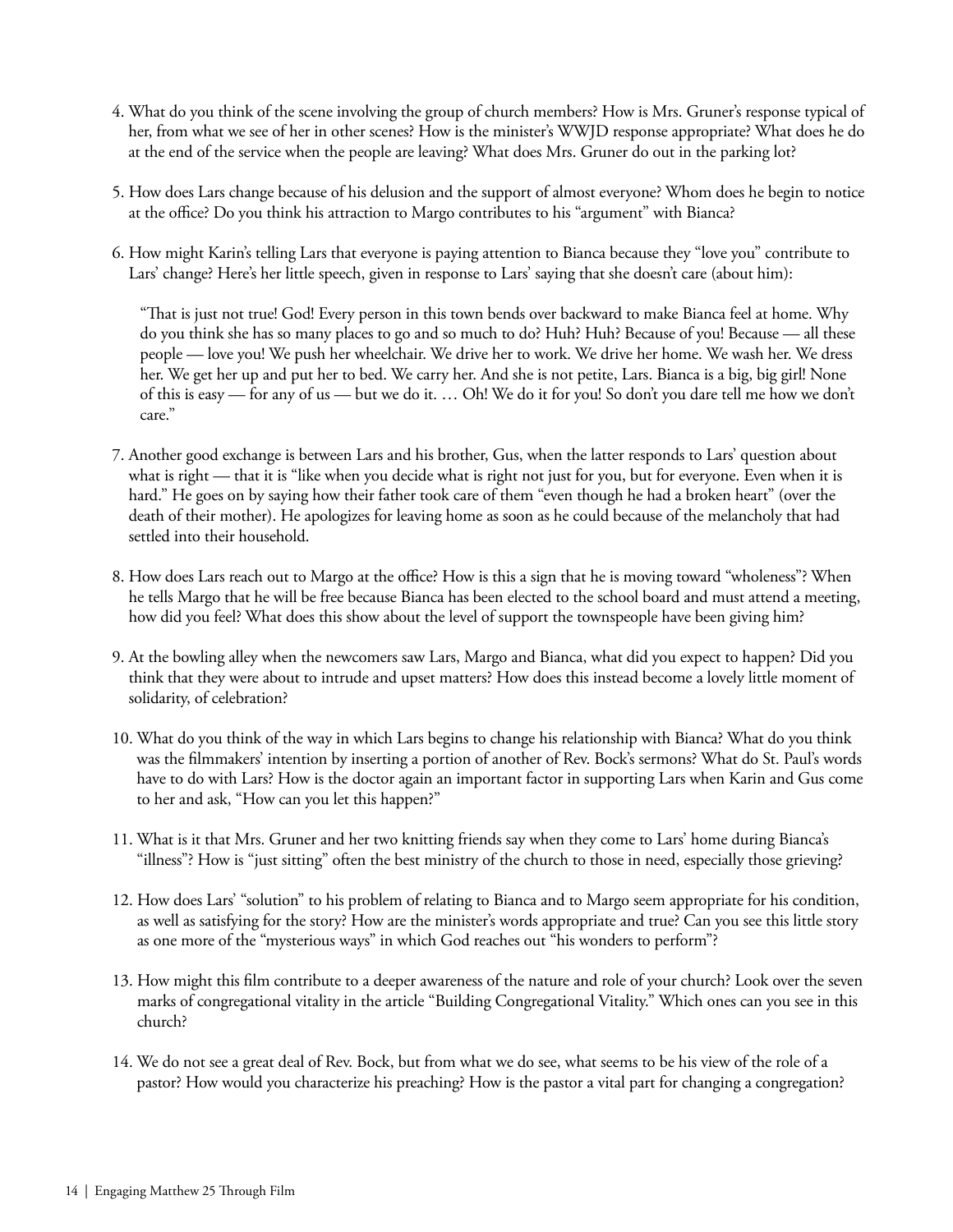# Session Four

### *"Encanto"*

#### *Rated PG. Running time: 1 hour and 45 minutes.*

*For as in one body we have many members, and not all the members have the same function, so we, who are many, are one body in Christ, and individually we are members one of another. We have gifts that differ according to the grace given to us. — Romans 12:4–6a*

*Then afterward I will pour out my spirit on all flesh; your sons and your daughters shall prophesy, your old men shall dream dreams, and your young men shall see visions. — Joel 2:28*

This time Disney transports us to the mountains of Colombia, where the Madrigal family lives in an enchanting village called "Encanto." In a flashback that reflects the experience of thousands of Latin Americans, a large group of people, including the Madrigal family, is fleeing from violent horsemen that threaten them. They are saved by the heroic sacrifice of Pedro Madrigal, the father of three infants whom his wife, Alma, holds close to her bosom. The fugitives are all saved and are transported by a magic candle that conveys them to the hidden valley where the Madrigals live in harmony together in a magnificent house so magical that it becomes a character in the story.

Each Madrigal family member is bestowed with a unique gift by the magic candle upon her or his fifth birthday. The child opens the door with her or his name on it and receives a new power that enables the recipient to serve both the family and the villagers. Luisa (Jessica Darrow) receives the strength of a Superman, enabling her to move massive stones and masonry; Isabela (Diane Guerrero) can make plants grow and flowers bloom; Pepa (Carolina Gaitán) can control the weather immediately surrounding her, depending on her changing moods; Camilo (Rhenzy Feliz) is a shape-shifter born to entertain; Dolores (Adassa) has such keen ears that she easily picks up the news and gossip of the villagers; and Bruno (John Leguizamo) can see the future, but nobody talks about him since he disappeared, dismissed by the family. Julieta (Angie Cepeda), the mother, can heal by her cooking or touch. The house responds to each member, its floorboards and floor tiles rising up and down to provide whatever help they need. (In one quick shot, the floor turns into a treadmill so that Luisa can engage in a jogging exercise!) Presiding over all of these is Abuela Alma (María Cecilia Botero), the grandmother whose stern will is law, having led everyone from the danger and chaos of their old home some 50 years earlier.

However, none of these is the center of our story. It is the teenaged Mirabel (Stephanie Beatriz), and though pretty, she wears glasses (perhaps reminding us older viewers of Disney's earlier heroines in contrast to her, created in the days when the saying "Guys don't make passes with girls who wear glasses" was popular). Come her fifth birthday, Mirabel received — nothing. Her mother, Julieta, though gifted with the power to heal, cannot banish the pain the girl feels. The only one of the large family who is "ordinary," she regards herself as an outsider. This is something that her grandmother, Alma, the formidable family matriarch, especially reinforces as the fifth birthday of the youngest family member, Antonio (Ravi-Cabot Conyers), approaches. All but Mirabel use their gifts to get ready for the celebration. Mirabel wants to help, but her grandmother tells her to "stand aside." Antonio's big day arrives, and he receives the gift to talk with animals and thus tame them, even the mighty jaguar that shows up at the party, giving the boy a thrilling ride. But when the family scrunches together for the family portrait that will commemorate the occasion, Mirabel is left out. No one, not even her loving mother, notices this.

Soon after the party, Mirabel sees cracks appearing in the house. Frightened, she tells her grandmother, but Alma brushes aside the girl's claim. The cracks continue to appear to Mirabel, until in the fragments of a green crystal that she pieces together she sees herself along with the cracked house. This propels her into an adventure that will lead to the surprising whereabouts of her Uncle Bruno, pit her against her beloved grandmother and lead to a host of other developments.

As a parable about gifts and the family, this is a splendidly colorful spectacle that is as beautiful to the eye as it is illustrative of the apostle Paul's observance about the church and the various gifts of its members. In both film and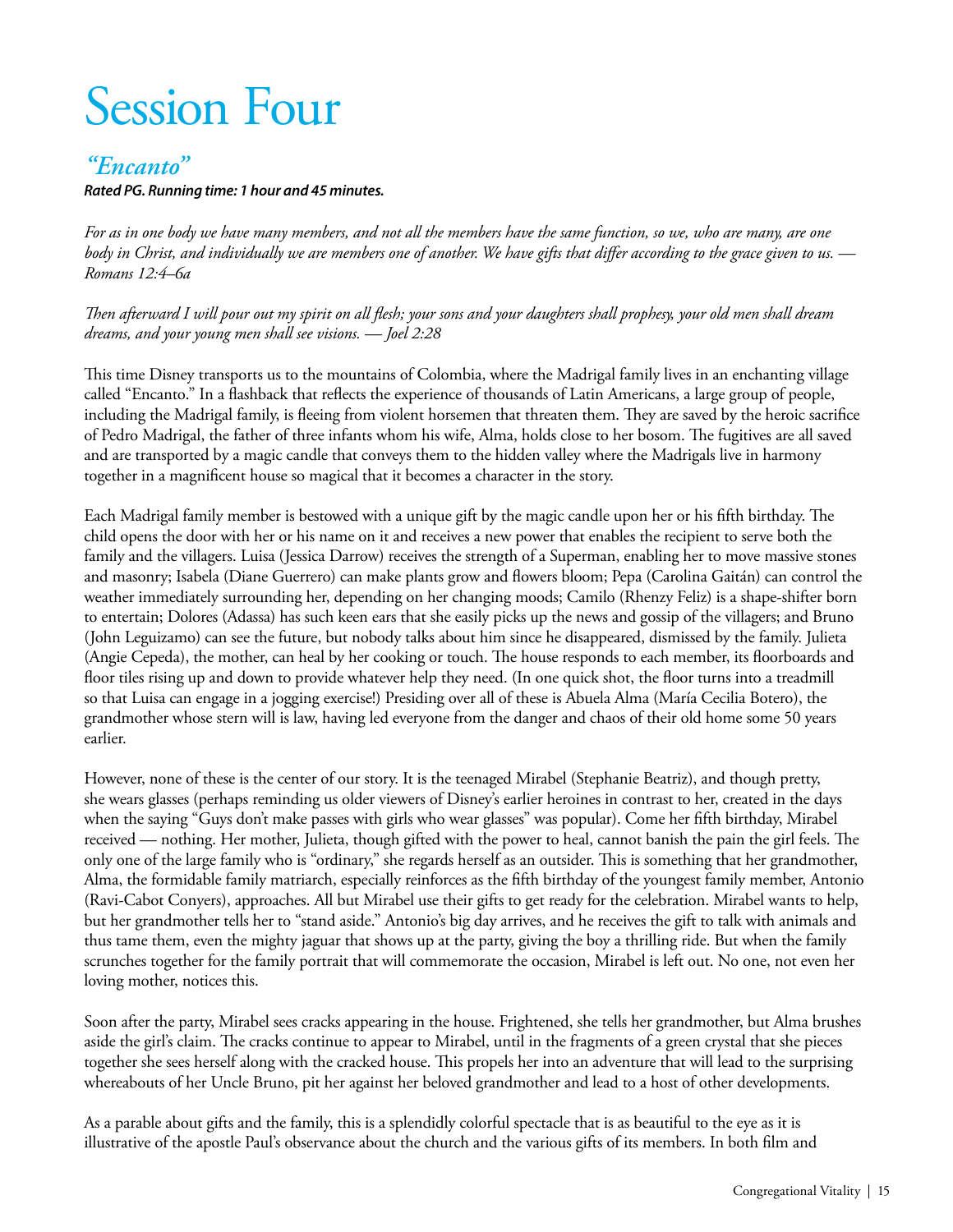Scripture, an individual gift's is regarded as a means of building up family or church. Just watch and see how in clever and amusing ways the different gifts of the family members contribute to preparing for Antonio's fifth birthday party! Seeing their gifts deepens Mirabel's feeling of isolation, of being a helpless outsider. Only after being pushed aside by Alma does the girl set forth on a quest to find the absent Uncle Bruno.

From Bruno the girl will learn that he, too, saw the cracks and had a glimpse of the destruction of the house with Mirabel at the center of things. Mirabel returns to reconcile with her sister Isabela because Isabela had been angry at her when she had disrupted the sister's engagement dinner, bringing an end to the family's matrimonial plans. And now as they meet again, Mirabel learns that Isabela really had not wanted to marry her intended.

Mirabel's confrontation with her grandmother is more intense, the two engaging in a struggle of mind and will. Alma blames Mirabel for the total destruction of their house but then realizes that it was her fear of change that was to blame. In the haunting "Dos Oruguitas," sung in Spanish, Mirabel in turn learns about the terrible flight from war the night in which her grandfather, Pedro, had sacrificed his life so that Alma and the others could escape to safety. The song seems to end with Alma's apology to her granddaughter and her resignedly saying, "We are broken." But then a butterfly flutters by, and the girl, recognizing all that the old woman suffered and has done for them, reassures her that they are a family "because of you," and that "nothing is broken that we can't fix, together." Quickly the music becomes celebratory — and if your eyes aren't a bit moist at that moment, you need a heart transplant. It is fitting that the metaphor of a caterpillar transformed into a butterfly is employed here, because this is truly an Easter moment for the Madrigal family.

Thus, in addition to the Scriptural theme of receiving a gift for the benefit of others, the film helps us see the necessity for coping with change in a loving rather than a fearful way. It is usually the young, like Bruno and then Mirabel, who see change and embrace it, whereas the elderly often cling to the good old ways. (How often have you received on social media a nostalgic meme or list of cherished things that are gone forever?)

In a similar way, a congregation wanting to become vital needs to accept those who are both its future and its prophets, that is its younger members. It must not fall into Alma's error of letting fear of change overcome love. There must be love binding the old and the young, those fearful of change and those who seek it. As the second of the seven marks of congregational vitality concludes, "People know we are Christians by our love." We should remember years ago when preachers were sharing the quotation, a warning amusingly dubbed "The Seven Last Words of the Church" — "But we've always done it this way!"

Near the end of the film, what a beautiful scene when the villagers gather round to support the Madrigals in their moment of need, the rebuilding of the house! (So much happens, so fast, especially in the rap-like songs — yet Latinrhythmed — of Lin-Manuel Miranda, that you will want to watch this film at least once more.) Another family portrait is taken — and this time both Mirabel and Bruno are a part of the finished product!

The film's last sequence, one of celebration, is a beautiful embodiment of Joel 2:28. In English the film's title means charm, glamour, spell, delight or joy. The house and village convey the sense of this, blessing all of its inhabitants and those they welcome. Wouldn't it be wonderful if your church also could be an "encanto" for your community?

I want to gratefully acknowledge the insights, especially in the last section of the review, offered by Stephanie Fritz and Melody K. Smith of the Presbyterian Mission Agency, who also shared with me the Facebook reflections on the film of PC(USA) pastor the Rev. Judith Fulp-Eickstaedt.

- 1. Review the list (for groups) of the characters and their gifts. (See the list in the review if the group needs help.) Which gift interests you the most?
- 2. Go around the group and ask each member to name their gift(s) and how it can be used in the church. If someone is too modest or shy, ask the others to name the person's gift. The leader, for graphic emphasis, can list the name and gift(s) on a chalkboard or large sheet of newsprint.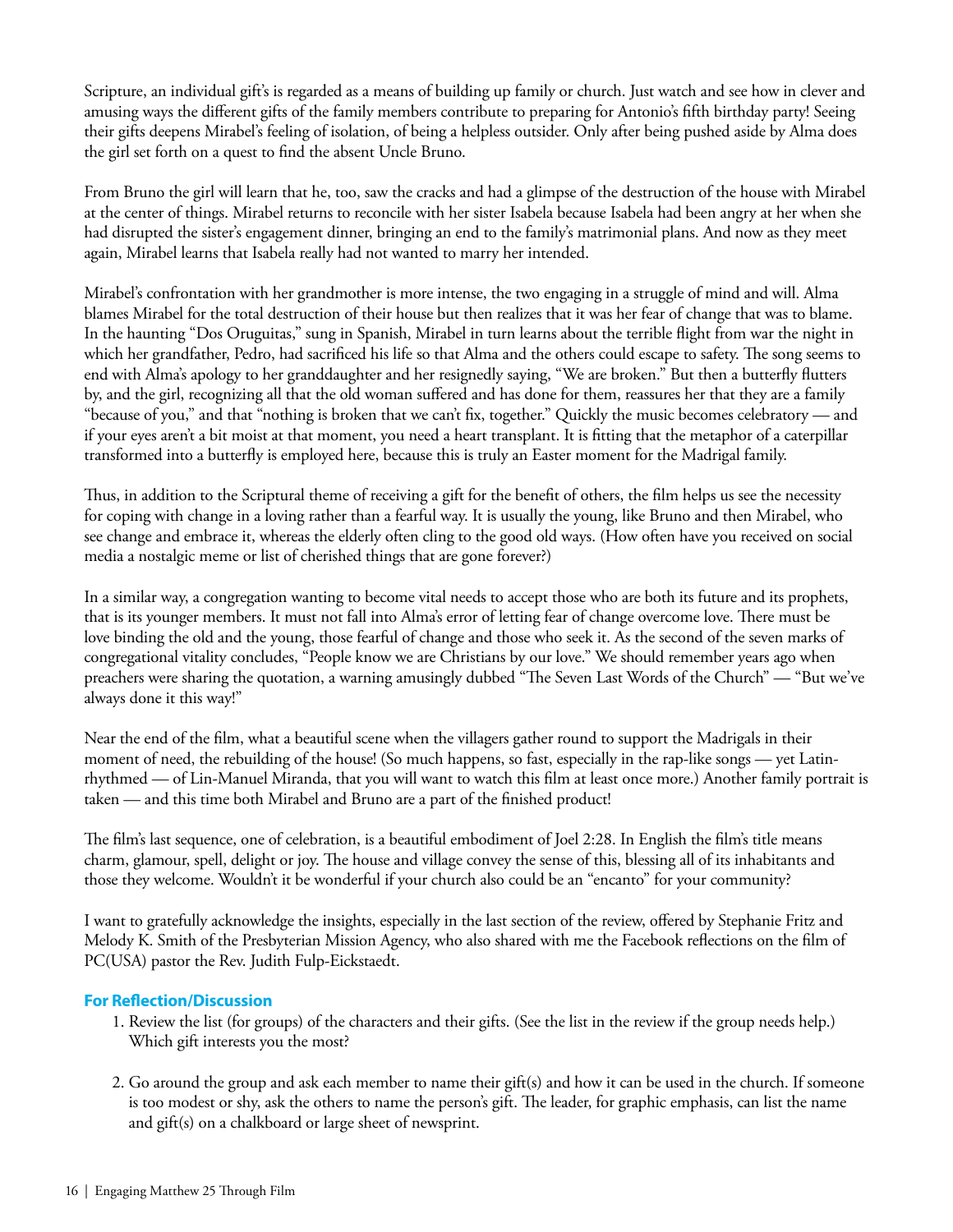- 3. After those present have named their gifts, ask, "What about other members? What gifts do they bring to the congregation?" Keep adding to the list on the newsprint or chalkboard. It should look impressive by the end!
- 4. Now back to the film: How is this an outsider movie? Compare it to other outsider movies that you have seen. How must Mirabel feel when she is not included in the family portrait? In what ways was Christ an outsider? (See her song "Waiting on a Miracle.") Do you think your congregation has been adept at including outsiders? (My experience at visiting numerous churches has been that most of the time, I was ignored at coffee hours, even when I went up to various clusters of people, members preferring to socialize among themselves.) How can a congregation do better?
- 5. There are three generations in the Madrigal family. What crisis did the first generation face years before? How has this been a frequent problem for people in South and Central America, right up to the present? And of course, now for the people of Ukraine? During the various influxes of refugees over the past decades, what role has your congregation taken up? For example, during the Vietnam War, a congregation I served turned over the use of the upper floor of our CE wing to our sponsored Vietnamese family — almost 15 adults and children. Teams of members worked on food for them, their orientation to America, and securing employment and permanent housing.
- 6. Go to the website of Animation Songs (https://animationsongs.com/encanto/) and read the lyrics and listen to the songs. What do they tell us about the family and the singer(s)?
	- a. From looking at the song clip "The Family Madrigal," what are some of the ways in which family members use their gifts for others? Compare this to what the apostle Paul wrote about the church and its members with their gifts. Which would most benefit your church? How are these gifts benefiting the community surrounding the congregation?
	- b. When does Mirabel begin to see cracks in their house? What is the reaction of other members of the family, especially of Alma? How is this typical? How do members of your church react to criticism?
	- c. What do the cracks that Mirabel sees signify not only for the house, but for her family as well? Do you see "cracks" in your church? Do people ignore or deny them, as Grandmother Alma had done? What does Luisa admit to in her song "Surface Pressure"?
	- d. In "We Don't Talk About Bruno," what are the reasons different people give for keeping Bruno out of their thoughts? How has his gift been anything but a blessing to him? Do members of your church tend to see critics as troublemakers and tend to dismiss them?
	- e. How is "What Else Can I Do?" a song of discovery and of reconciliation for Isabel and Mirabel? How is reconciliation in a congregation just as vital as in this film? Note what Jesus said in Matthew 5:23–26. In a Presbyterian congregation, who is especially responsible for bringing about reconciliation of its members?
	- f. In what ways in "Dos Oruguitas" do we see the estranged Alma and Mirabel coming to a mutual understanding? For Christians, how are the caterpillar and butterfly good symbols for what is happening between grandmother and granddaughter? (For an English translation of the lyrics, click here.)
	- g. Family members sing the parts in "All of You" as the family comes together in a lovely moment of confession and reconciliation. Joined together, they hear the approach of the villagers. How is this a sign of a larger community, a solidarity with their neighbors? Mirabel sings "It's a dream when we work as a team." How has your church experienced this — perhaps in a food or a Habitat for Humanity project, or  $\rightarrow$  ?
	- h. Mirabel sings in the above song "But the stars don't shine, they burn/And the constellations shift." How is this a recognition of change? How has your congregation dealt with change? Recognized or denied it is needed? How was (is) Alma's recognition of fearing that change means loss present?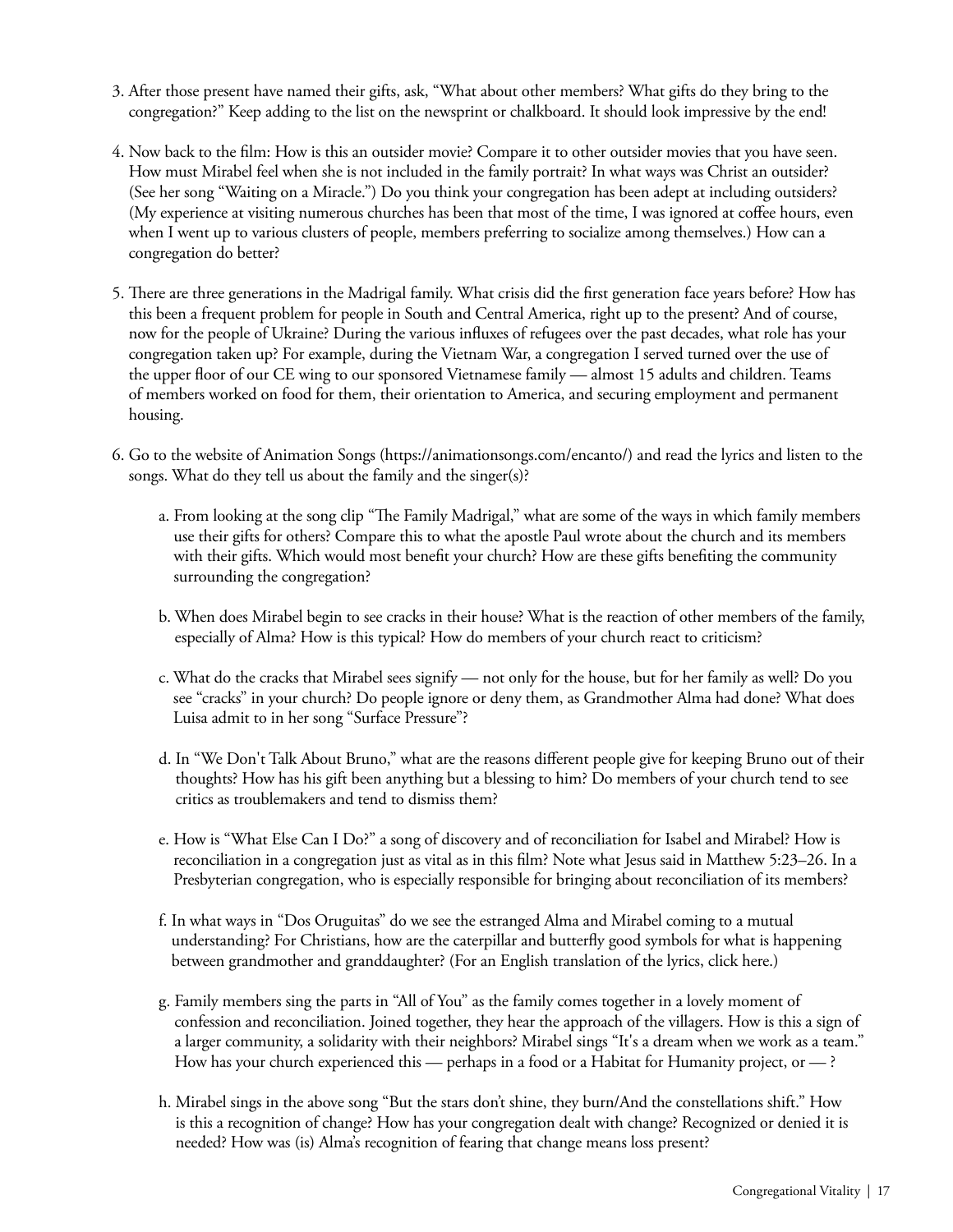

- 7. Is your church membership entirely of one race? Note how in the film, set in Colombia, Pepa's husband, Félix, is much darker in complexion, indicative of a mixed-race culture. Does anyone in your congregation even think that the lack of racial diversity might be a "crack" or shortcoming? What relationships does your congregation have with those of other races? Go to "You too can help bend the moral arc" (https://www.presbyterianmission.org/ story/you-too-can-help-bend-the-moral-arc/) to read and see (includes links to two videos) what three New Jersey Presbyterian churches have done in this regard.
- 8. How might this film contribute to a deeper awareness of the nature and role of your church? Look over the seven marks of congregational vitality in the article "Building Congregational Vitality" — and also included on pages 7–8 of this booklet. Which ones can you see in your church? Which need more work to make yours a vital congregation, an "encanto" of the Lord?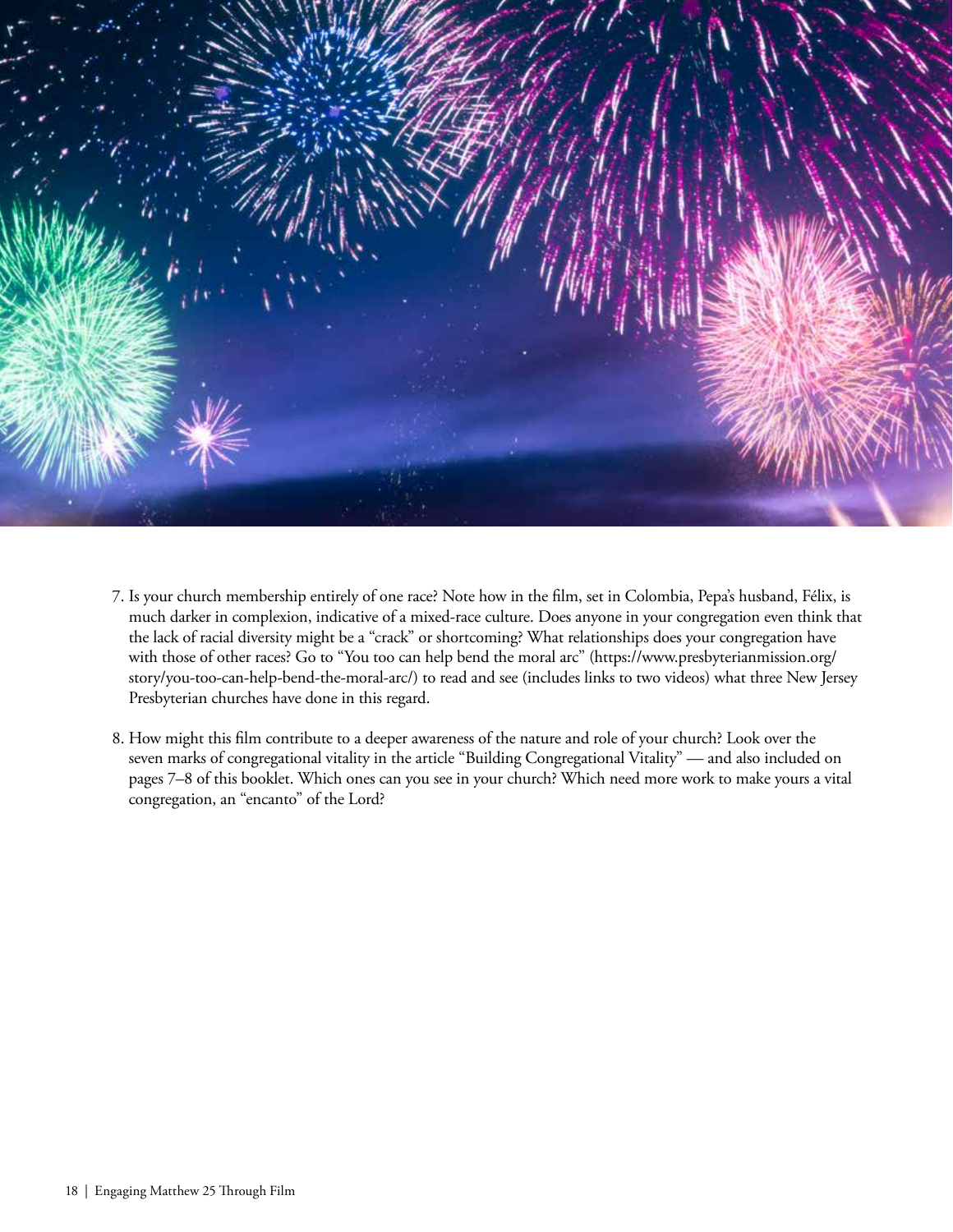# Session Five

### *"The Long Walk Home"*

*Rated PG. Running time: One hour and 35 minutes.*

*Whoever does not take up the cross and follow me is not worthy of me. Those who find their life will lose it, and those who lose their life for my sake will find it. — Matthew 10:38–39* 

*From now on, therefore, we regard no one from a human point of view. ... So if anyone is in Christ, there is a new creation: everything old has passed away; see, everything has become new! — 2 Corinthians 5:16–17* 

This film, with two major stars, was not promoted much by a studio that apparently could not get a "handle" on it. It is such a quiet gentle film, until the climax — no horror or steamy sex scenes, no car chases or shootouts or exploding special effects. Just two women facing an important decision and the impact it has on their lives and those of their families. Whoopi Goldberg as Odessa Cotter, a maid working for a white Southern family, gives a performance equal to her excellent work in "The Color Purple" or "Sarafina!" And Sissy Spacek as the obedient housewife Miriam Thompson, whose better instincts lead her to sympathize with and then throw in her lot with her maid during the Montgomery Bus Boycott, provides a fine, restrained performance that never threatens to undercut Goldberg.

When Thurgood Marshall and the NAACP won their Supreme Court case that outlawed school segregation in 1954, the winds of change began to blow through the United States, especially the Southern states where racism was built into the law as well as being a part of social custom (as in the North). They became a virtual hurricane in Montgomery, Alabama, when a tired Rosa Parks refused to give up her seat in the midsection of a bus and was arrested. The Black community, led by its ministers, decided that they had had enough. They elected to walk with dignity rather than to ride in shame. Odessa and her husband have to make that decision, also. When they do, Odessa finds that it will have a deep impact on their children and even on her employer.

This film, then, is about facing decisions and shouldering their consequences, consequences that we cannot even think of when we first make the choice. It is also about the freedom, the liberation that comes from accepting and living with a decision that is based on a concern for dignity and respect.

#### **For Reflection/Discussion**

- 1. Describe your favorite or most memorable scene in the film. What elements contributed to this: the acting; the scriptwriting; the music or sound; special camera work or lighting; the directing?
- 2. Recall the times of the Montgomery Bus Boycott:
	- What year(s) did it take place in?
	- Who was the president of the U.S. then? Head of the Soviet Union?
	- What Supreme Court decision was causing such controversy?

How did America's fear of communism affect people's views of the new civil rights movement?

- What were the popular songs and movies then?
- What was the "proper place" for women then?
- 3. What are the two families the Cotters and the Thompsons like? Compare Herbert Cotter with Norman Thompson; Odessa with Miriam.
- 4. What signs of the American caste system do you see in the film? How is this reflected in the park incident with the policeman? Why do you think that Herbert is not very impressed when Odessa tells him of Miriam's reaction to the incident?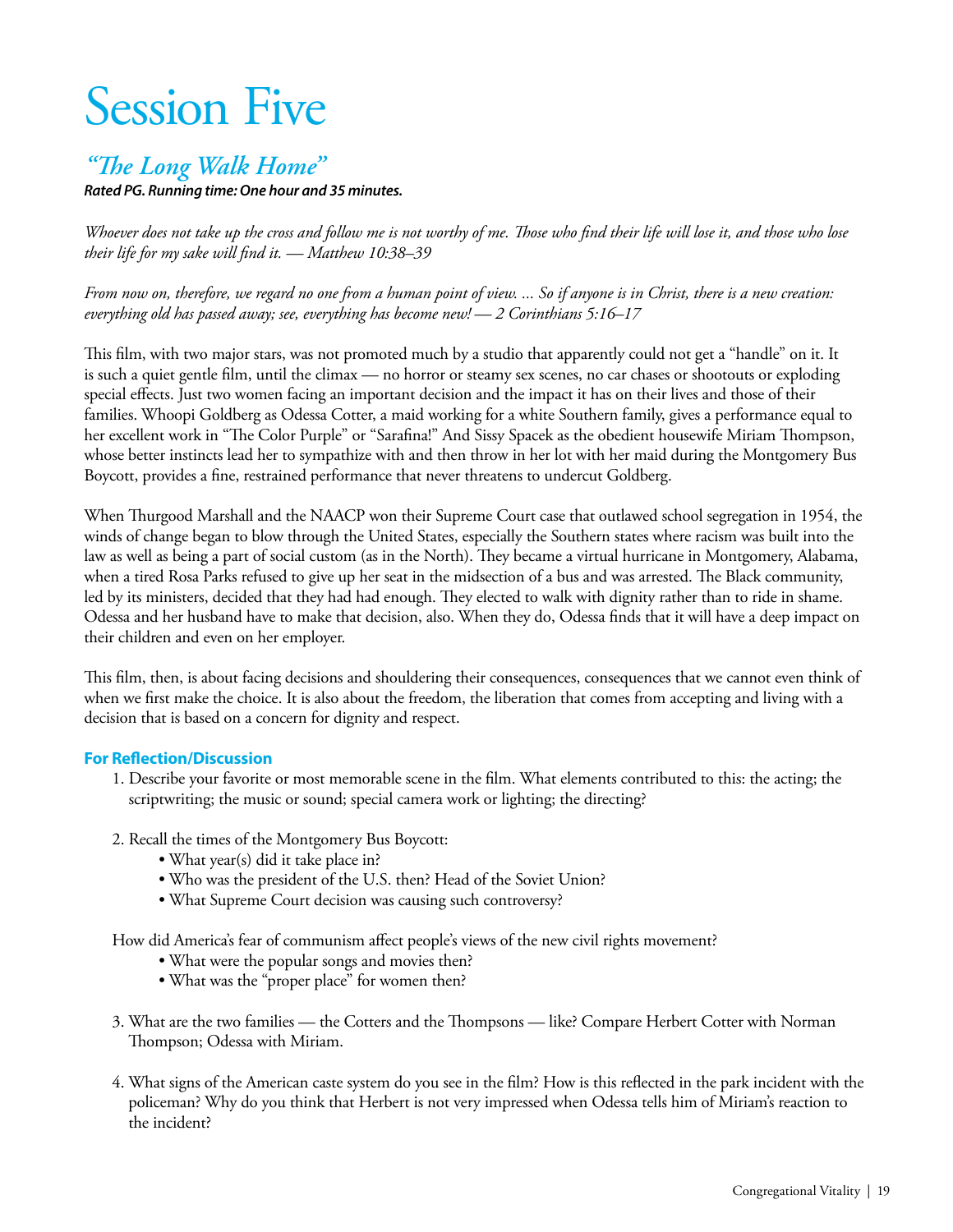- 5. How did you feel about the Thompson family's Christmas table dinner conversation? (Several Southern Black people once told me how such white families expressed openly their racist views and exploits, as if the servants were but pieces of furniture.)
- 6. What does Miriam's story of the swimming pool incident in Oregon reveal about her? At what point in her relationship with Odessa does the white woman begin to look at her as a human being and not a tool or appliance to make her life more comfortable?
- 7. Describe the three important forces that are shown in the film: the family; the church; the local social mores. How do these affect the various characters in different ways? How do they support each other? Conflict?
- 8. Especially important for the Cotters is the role of the church. How did the Black church differ from the white church (and still does)? (A rereading of the Rev. Dr. Martin Luther King Jr.'s "A Letter From a Birmingham Jail" might be in order here.)
- 9. We never see the Rev. Dr. King, but we hear parts of his sermons. What influence does he have on the characters, especially on Theodore Cotter? Note the close-up of his hands in the scene in which he is accosted by the white toughs: What keeps him from fighting back? What was the Rev. Dr. King's teaching on nonviolence? Was it a tactic, as with many civil rights leaders, or a way of life? Check out Matthew 5:38–48 and Romans 12 for the source of his belief.
- 10. Odessa tells Miriam in the car, after having driven by the parking lot where drivers pick up and discharge boycotters, that if she crosses over the line, she can never return. How is this borne out in the story? How is what happens the cross that Jesus talked about in Matthew 10:38?
- 11. What signs of "the beloved community" do you see in the film? What forces oppose its coming? Are the latter much different from those that opposed Jesus' proclamation of the coming of the kingdom?
- 12. Was racism a part of your conditioning when you were a child? What made you question it? Do you still find it lurking in the recesses of your mind? For some, it was a conversion to Christ or a slow, growing awareness of the implications of his teachings that rescued us from racism. Look again at Paul's words in 2 Corinthians 5:16, as he describes his own transformation from a "human point of view" (racism that makes humans who are different into things) to a "new creation in Christ."
- 13. The story takes place over 60 years ago. Have relations between the races changed much in that time? What has been gained; lost? What efforts to overcome racism do you see in your community? In your church?
- 14. How might this film contribute to a deeper awareness of the nature and role of your church? Look over again the seven marks of congregational vitality in the article "Building Congregational Vitality." Which ones can you see in this church?
- 15. To see how First Presbyterian Church in Tecumseh, Michigan, is addressing racism, goto pcusa.info/aplace and discuss the clip.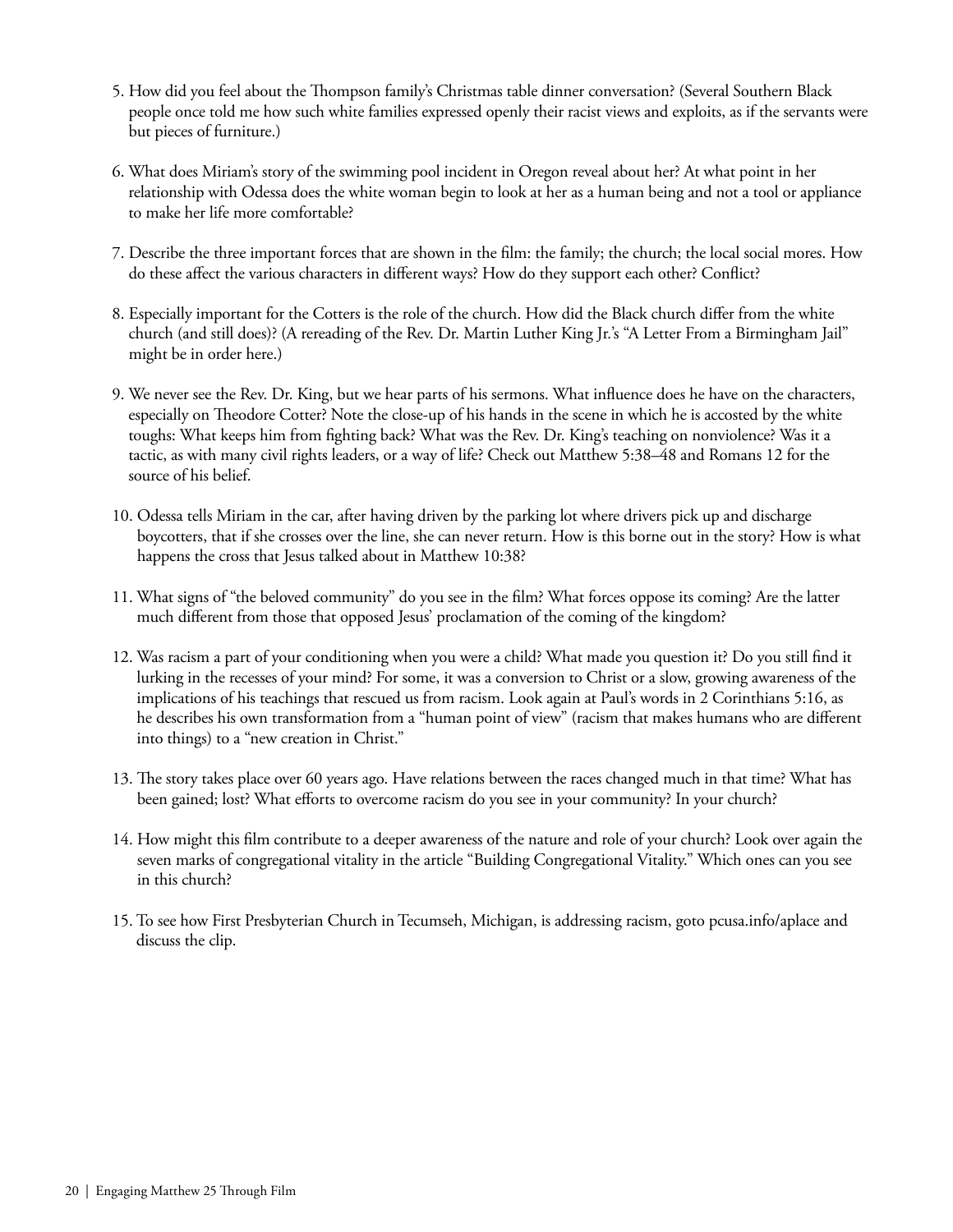# Session Six

### *"Walking Across Egypt"*

*Rated PG-13. Running time: 1 hour and 40 minutes.* 

*Indeed, the word of God is living and active, sharper than any two-edged sword, piercing until it divides soul from spirit, joints from marrow; it is able to judge the thoughts and intentions of the heart. — Hebrews 4:12*

*Then they also will answer, 'Lord, when was it that we saw you hungry or thirsty or a stranger or naked or sick or in prison, and did not take care of you?' Then he will answer them, 'Truly I tell you, just as you did not do it to one of the least of these, you did not do it to me.' — Matthew 25:44–45*

Ellen Burstyn is wonderful as the elderly Mattie Rigsbee, a woman admittedly slowing down yet still capable of caring for herself and others. Based on the novel by Clyde Edgerton, the story presents a sympathetic view of a small-town widow and the Christian faith that sustains and motivates her. This is a film to place alongside "Tender Mercies," "Places in the Heart," "The Apostle" and "The Trip to Bountiful," a small but vibrant genre that every Christian should know about and use.

Mattie lives in a small Southern town where she is prominent in the leadership of her church. Her grown son and daughter live fairly close by but have strayed from her church-centered ways. Both are concerned that she is too old to be living by herself. Had they known of the funny but potentially serious predicament she is about to find herself in at the beginning of the film, they would be downright alarmed. Mattie, after feeding a stray dog, finds herself falling through the seat of a rocking chair and being unable to extricate herself from it. How she is rescued and what chain of events this initiates adds up to viewing that is both enjoyable and inspiring.

The film is suitable for intergenerational viewing and discussion, as well as for the usual youth and adult groups. Children will laugh at Mattie's being stuck in her chair; adults will relate to Jonathan Taylor Thomas' Wesley Benfield; and adults will feel empathy for Mattie and the difficult decisions with which she is faced. There is a moment of suspense when violence threatens to break out, but this does not materialize. The film offers an especially fine opportunity for adult groups to discuss relationships between elderly parents and grown children and to explore Jesus' teaching in his Parable of the Sheep and Goats in Matthew 25. The scene in which this passage is read in church is a wonderful example of what the author of the Letter to the Hebrews says is the power of God's written word. Be sure to note the portion that is used and its effect on Mattie!

The fate of this independently produced film is one more glaring example of the unfairness of the film distribution system, in that it was never given a chance at the cinema chains across the country. At the same time, it is one more reason to be thankful for home video.

#### **For Reflection/Discussion**

1. How is the lead character in the story different from those in most other films? Do you think Mattie's age and sex contributed to the film distributors' decision that this was not a commercially marketable film? Those who have seen Horton Foote's "The Trip to Bountiful" might compare Mattie Rigsbee and Carrie Watts.

2. What seems to motivate Mattie? How is she like "the child" Jesus said we must become in order to enter the kingdom of God? How do we see that her faith is biblically based?

3. Compare the treatment of the church in this film with the way it is depicted in most Hollywood films. Two others, in which the church is a significant part of a character's life, are "Tender Mercies" and "You Can Count on Me." Do you think that the depiction of the minister is too much of a Hollywood stereotype — or is it important in order to show that sometimes the sheep can lead the shepherd?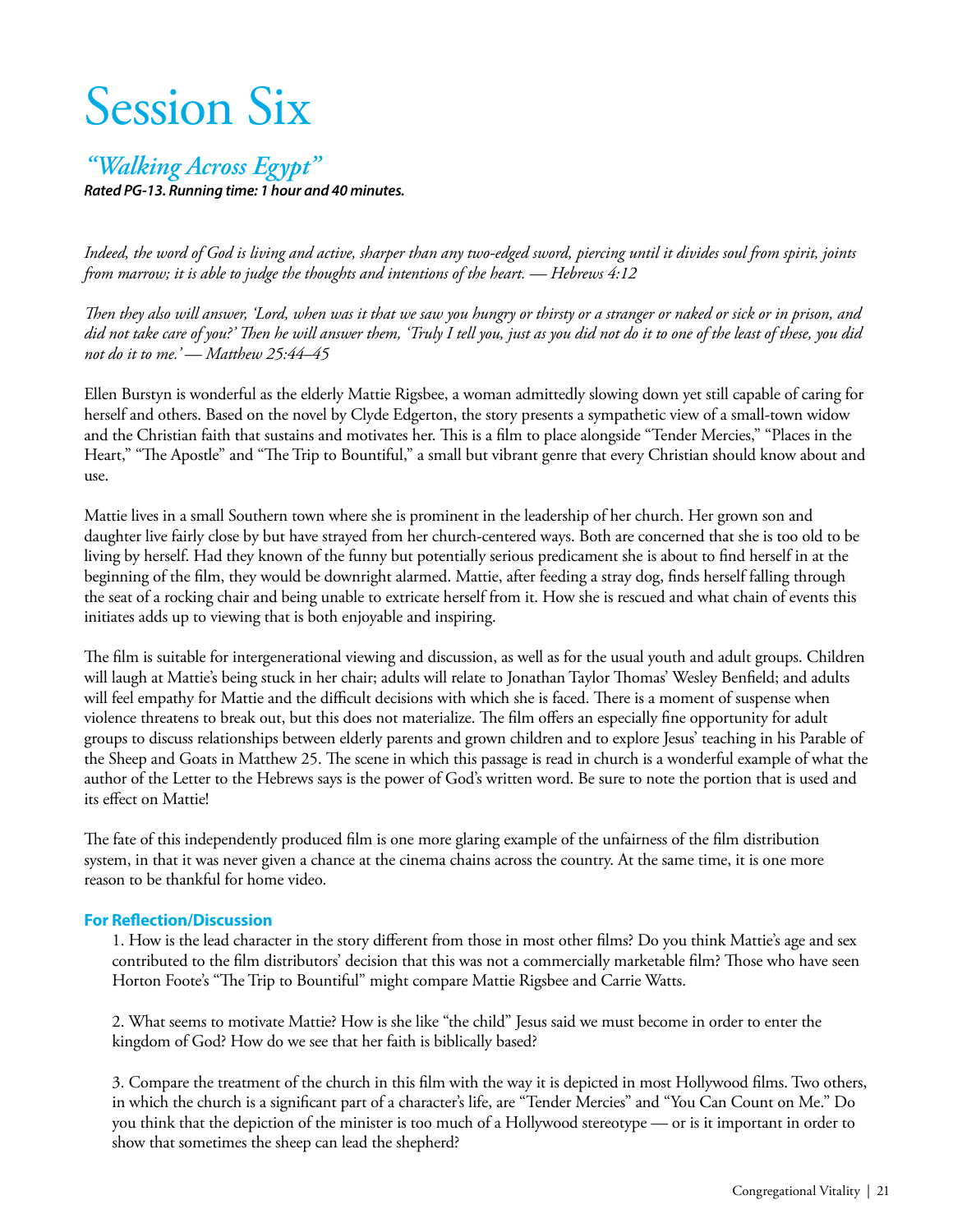- 4. What do you learn of the other characters?
	- Wesley: Why is he in the reformatory? What could very well happen to him if he had stayed there?
	- Lamar Benfield: Why doesn't he take custody of his nephew? Do you think it would really have been good for either of them if he had?
	- Robert and Elaine Rigsbee: Do you think that Mattie's comments and badgering advice to them is justified? Or is she just being an interfering mother?
	- Alora and Finner: What do you think of them as neighbors? How is their nosiness motivated by good intentions? How would you handle them if they were your neighbors?
	- The Rev. and Mrs. Vernon: From the part of Rev. Vernon's sermon that we do hear, what seems to be at the heart of his theology? Does he practice it?
- 5. How does the little stray dog's coming to Mattie set the stage and introduce the main theme of the story? How are the dog and Wesley similar to each other, including Mattie's initial reaction to each of them?

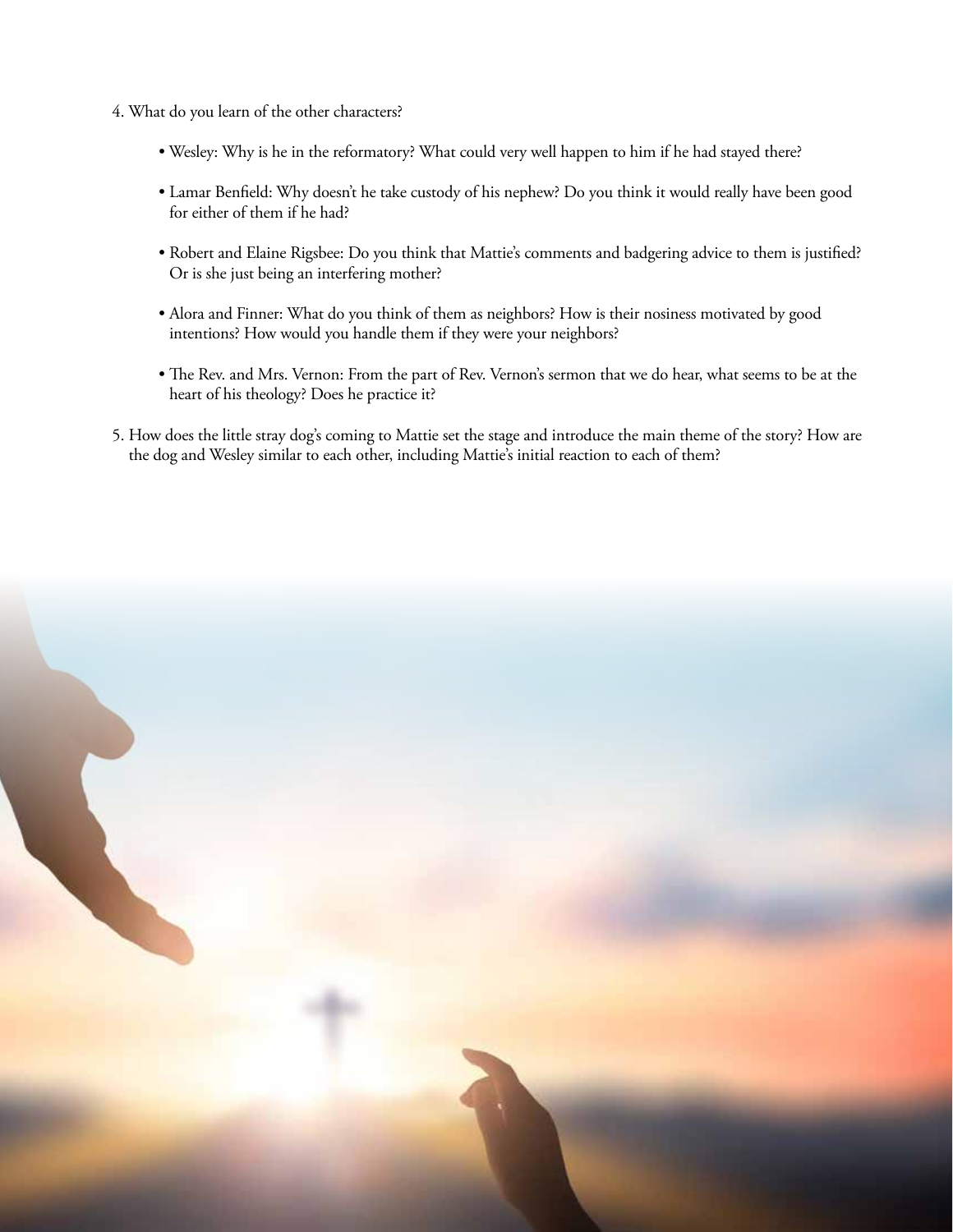- 6. What is it that sets Mattie to rethinking her decision concerning each of them? Note that in the film, Rev. Vernon uses just half of Jesus' parable. Which half? How is this a perfect fit for Mattie and the decision she had made about not getting involved with the dog and with Wesley?
- 7. What is Wesley's thinking about Mattie when he first meets her and then comes to her house? How does her treatment of him affect him in the long run? What significance do you see in his bathing scenes (beyond the humor and his naiveté regarding indoor bathrooms)?
- 8. When I showed the film to a group, one person regarded Wesley's transformation as unreal. What do you think? Was this shown as being too easy, or does the story show that being a change agent is difficult, never a cinch? At what points in the story do you see Mattie taking up her cross? (See Mark 8:34.)
- 9. The theme of grace is well displayed in the scene in which Mattie visits the Rev. and Mrs. Vernon following Wesley's abuse of their car. How are the Vernons the guardians of law rather than grace? How is Mattie more faithful to Christ's teachings than those charged to study and teach them?
- 10. Running through the film is the uneasy relationship between Mattie and her grown children. How typical is this?
- 11. For those who are parents: In an age when every parent is supposed to be able to boast how well their children turned out, do you feel that way — or are you more like Mattie? Do you sometimes wish you had done things differently? Do you now feel better that you spent more time at your workplace, or with the children? Also, does acting on one's Christian faith always lead to family solidarity? Check out what Jesus said about families and doing his will in Matthew 10:34–38.
- 12. For those who are grown children: Do you sometimes feel about an elderly parent the way Robert and Elaine do about Mattie? When you are together, do you listen to each other, or have you been turning each other off because of complaints and comments based on different values? How do you fulfill the commandment to honor parents and yet live your own life?
- 13. The novel, available in paperback, is a good resource for the discussion leader, in that it delves deeper into Mattie's mind and soul. Two sections you might share with the group:
	- The bathtub scene in which Mattie thinks of Wesley as a "dry, dying plant" in need of the water of the gospel available at her church (pp. 130–131).
	- Mattie's process of prayer and meditation in which she makes her decision about becoming Wesley's guardian (pp. 217–218).
- 14. How might this film contribute to a deeper awareness of the nature and role of your church? In the article you have been directed to before, "Building Congregational Vitality," is the following list of relevant Scripture passages for study and reflection:

*Acts 2:42–47 John 4:1–41 John 13: 2–17 Isaiah 6:1–13 Acts 6:1–7 2 Corinthians 5:11–21*

 Divide into groups if yours is a large group and ask them to read and discuss the passage in relation to their congregation. What must your church do to conform to the Scripture?

15. To see what a vital church is doing, explore the website of Palma Sola Presbyterian Church (www.pspchurch.org/). What activity might be adopted (and adapted) for your church?